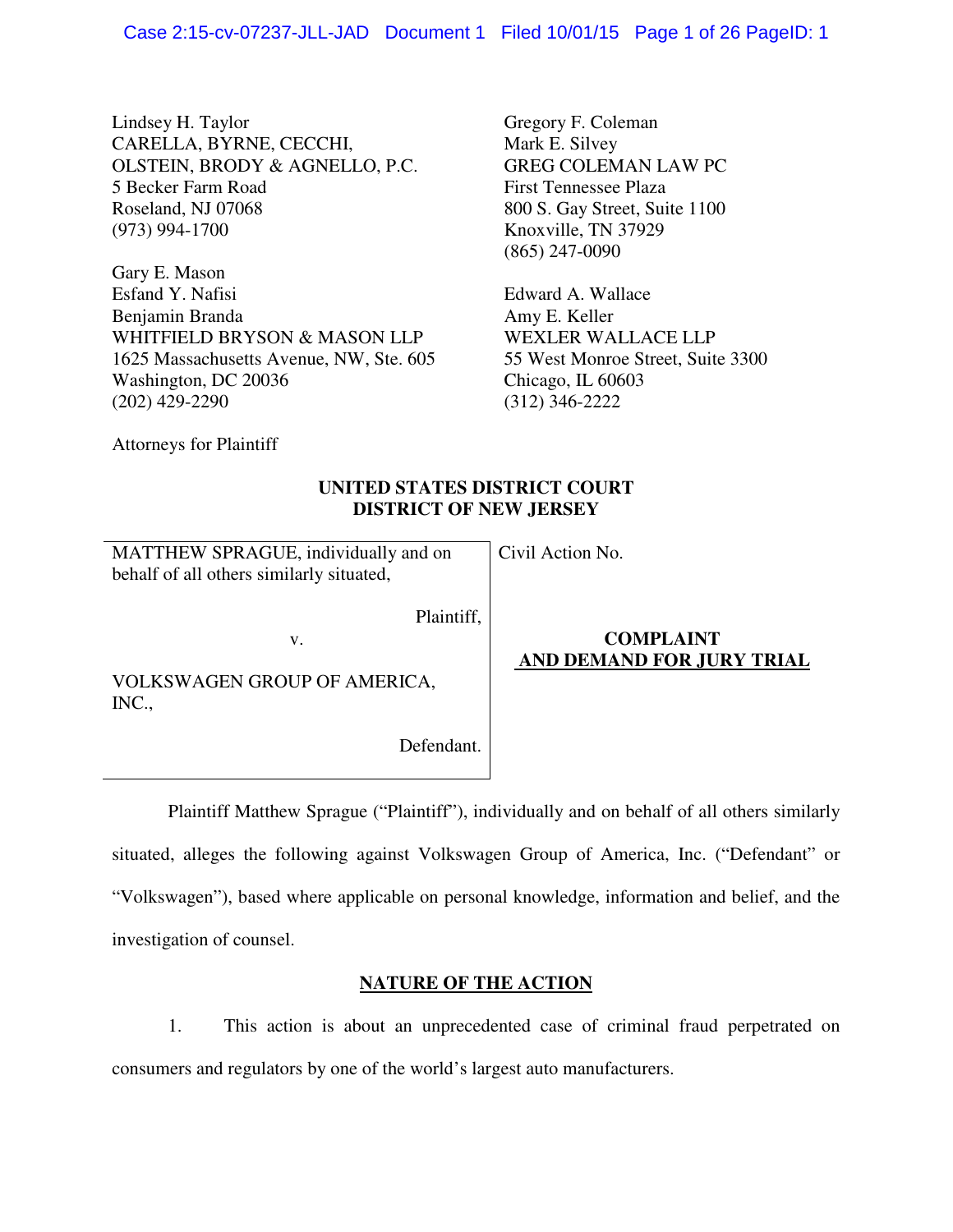#### Case 2:15-cv-07237-JLL-JAD Document 1 Filed 10/01/15 Page 2 of 26 PageID: 2

2. Since 2009 over 482,000 diesel Volkswagen and Audi vehicles sold in the United States were sold with a "defeat device" to create the impression of high fuel efficiency and high performance with extremely low emissions. A "defeat device" is nothing less than a software trick that was deliberately designed by Volkswagen's engineers to make the engine more cleanly when emission testing was being conducted, but otherwise to run more powerfully and fuel efficiently (at the expense of being clean). Volkswagen marketed vehicles with these defeat devices as "green" and environmentally friendly, when in fact these representations were hollow. Volkswagen's vehicles possessed none of the promised attributes.

3. According to the United States Environmental Protection Agency ("EPA"), Volkswagen installed its "defeat device" on Type EA 189 and EA 288 diesel 2.0 liter turbo engines in the following vehicles: 2009-2015 Volkswagen Jetta; 2009-2015 Volkswagen Beetle; 2009-2015 Volkswagen Golf; 2014-2015 Volkswagen Passat; and 2009-2015 Audi A3. Additional vehicles and model years may be added to this list as new facts are discovered.

4. Volkswagen not only intentionally misrepresented the ability of the vehicles to deliver high performance and fuel economy with low and legally mandated emissions, but Volkswagen created a way to make it appear to regulators as if the vehicles at issue delivered on this promise and complied with law.

5. The defeat devices that Volkswagen designed and installed worked by switching on the full emissions control systems only when the car's emission systems were undergoing testing. When switched on the defeat device reduced the vehicles' performance, limiting acceleration, torque and fuel efficiency to clean up its act.

6. When the defeat devices were not activated – *i.e.*, when occasional emissions testing was not being performed – the vehicles delivered the promised fuel efficiency and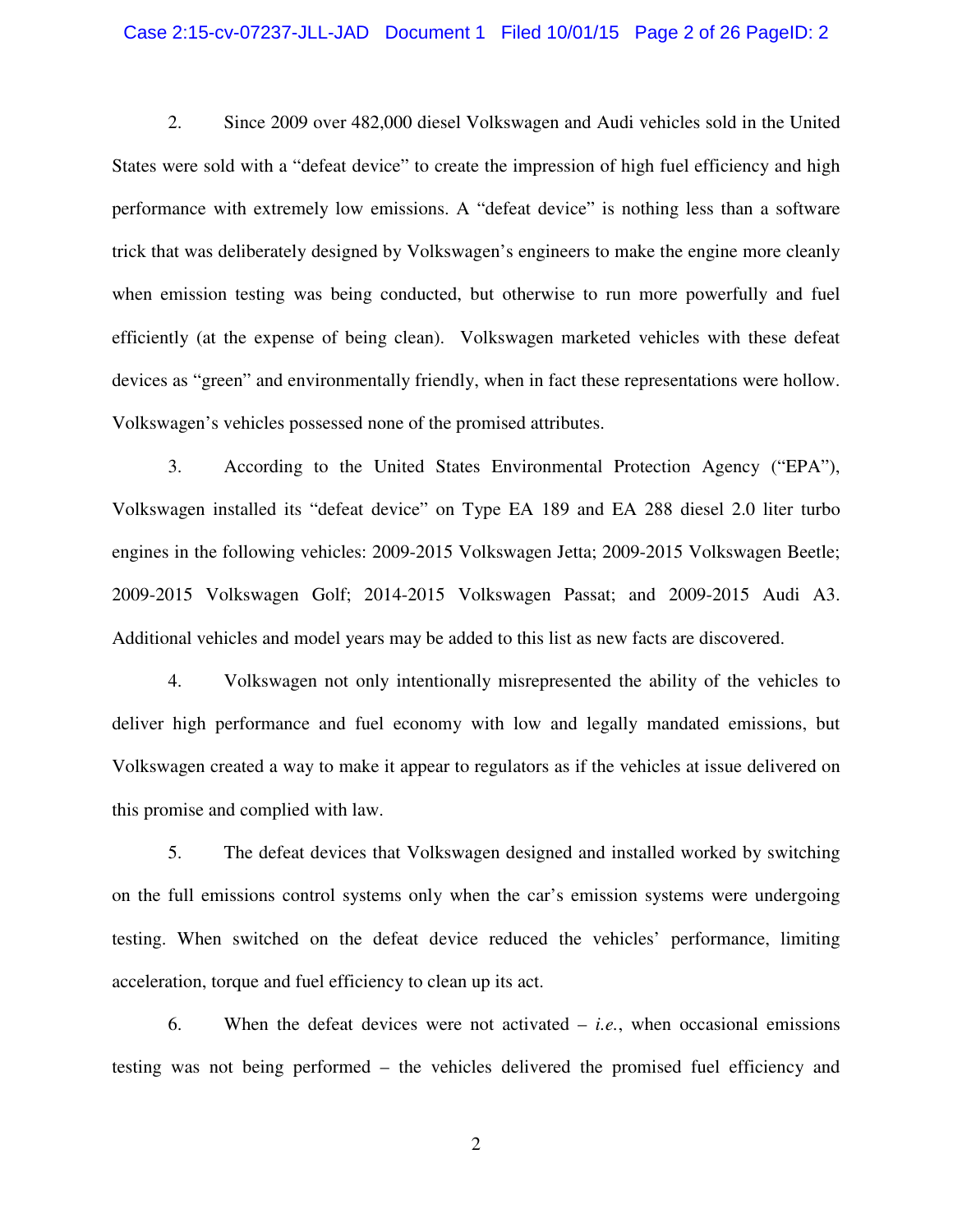#### Case 2:15-cv-07237-JLL-JAD Document 1 Filed 10/01/15 Page 3 of 26 PageID: 3

performance at the expense of the "clean" emissions claims made by the defendants and required by government regulators. During normal operation the vehicles emitted between 10 and 40 times as much pollution into the environment as is allowed under the Clean Air Act and state regulations.

7. Volkswagen's violations of the Clean Air Act and various state regulations are detailed in a Notice of Violation the EPA issued to Volkswagen, as well as a letter from the California Air Resources Board ("CARB"), copies of which are attached to this Complaint as Exhibits A and B, respectively.

8. Once the existence of the defeat devices became known, the scandal spread worldwide. The Type EA 189 and EA 288 engines have been installed in approximately 11 million vehicles worldwide, including those sold under Volkswagen's Volkswagen, Audi, Skoda and SEAT brands.

9. Volkswagen immediately admitted that the subject automobiles contained the defeat device. At a press conference on Monday, September 22, 2015, the head of Volkswagen's U.S. operations, Michael Horn, stated "[W]orst of all, we were dishonest to our customers. We totally screwed up."

10. In addition, Volkswagen announced that it was suspending sales of the subject vehicles in the United States until the defeat devices were removed from the vehicles and the vehicles were actually legal to sell within the United States.

11. On September 23, 2015, one day after admitting that 11 million Volkswagenmade cars have software that dupes official emissions tests, Martin Winterkorn, Volkswagen's CEO, resigned from his post, stating: "I am shocked by the events of the past few days . . . .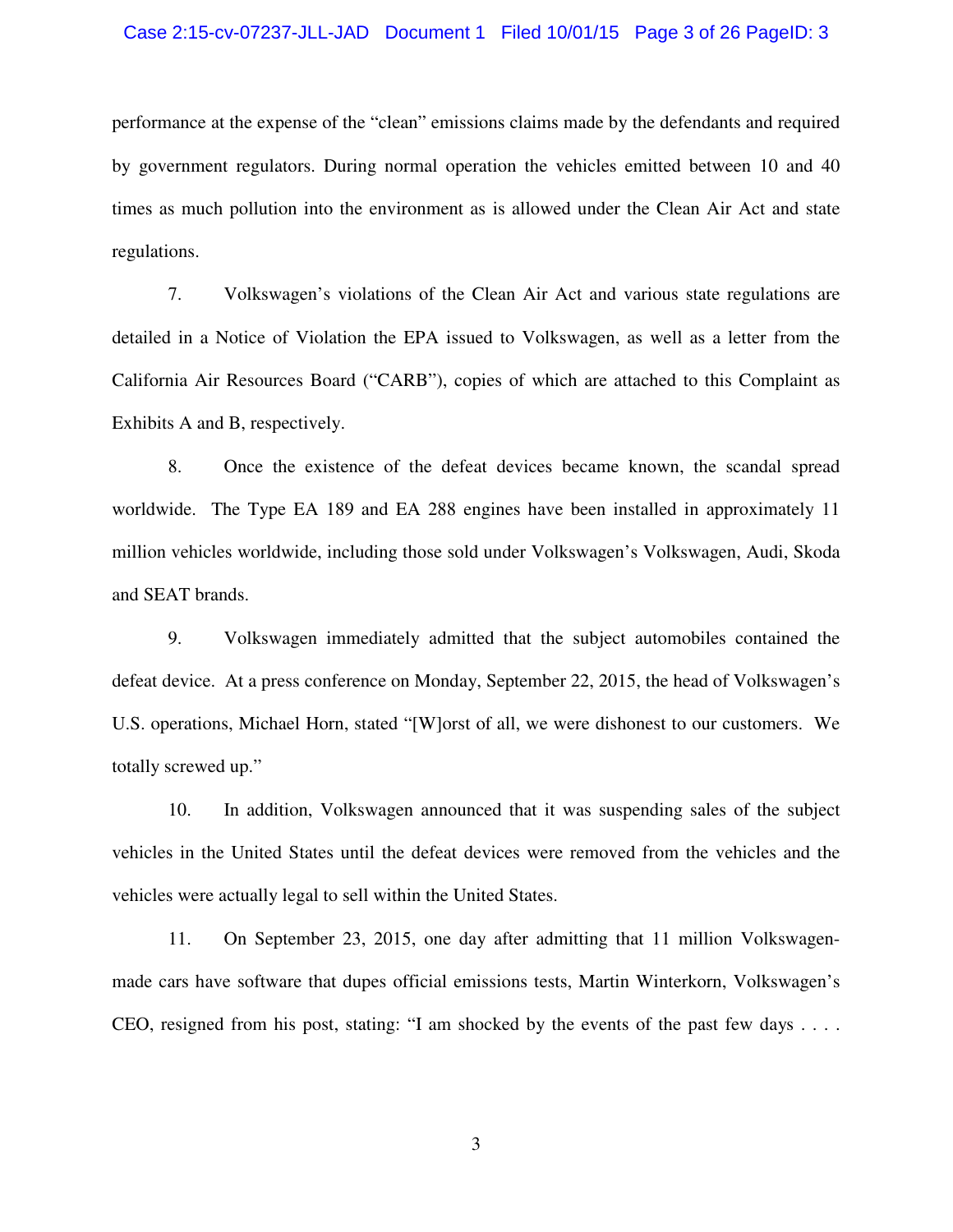#### Case 2:15-cv-07237-JLL-JAD Document 1 Filed 10/01/15 Page 4 of 26 PageID: 4

Above all, I am stunned that misconduct on such a scale was possible in the Volkswagen Group."

#### **PARTIES**

12. Plaintiff Matthew Sprague is a citizen of the State of North Carolina, residing in Fuquay-Farina, North Carolina. He is the original owner of a 2014 Volkswagen Jetta TDI equipped with a Type EA 189 engine.

13. Defendant Volkswagen Group of America is a New Jersey corporation with its principal place of business at 2200 Ferdinand Porsche Drive, Herndon, Virginia 20171, and Eastern Regional headquarters located in Woodcliff Lakes, New Jersey.

14. At all relevant times, Volkswagen manufactured, distributed, sold, leased and warranted the vehicles with defeat devices under the Volkswagen and Audi names throughout the United States. The defeat device, engine, and engine control systems were all designed by Volkswagen or its agents. Volkswagen also developed and distributed its owners' manuals, warranty materials, advertisements and other promotional materials related to the vehicles containing defeat devices.

### **JURISDICTION AND VENUE**

15. This Court has jurisdiction over this action pursuant to the Class Action Fairness Act ("CAFA"), 28 U.S.C. § 1332(d), because at least one Class member is a citizen of a state other than that of Defendant, there are more than one hundred Class Members, and the aggregate amount in controversy exceeds \$5 million, exclusive of interest and costs.

16. This Court has personal jurisdiction over Defendant because it is incorporated in New Jersey and conducts regular and continuous business in New Jersey.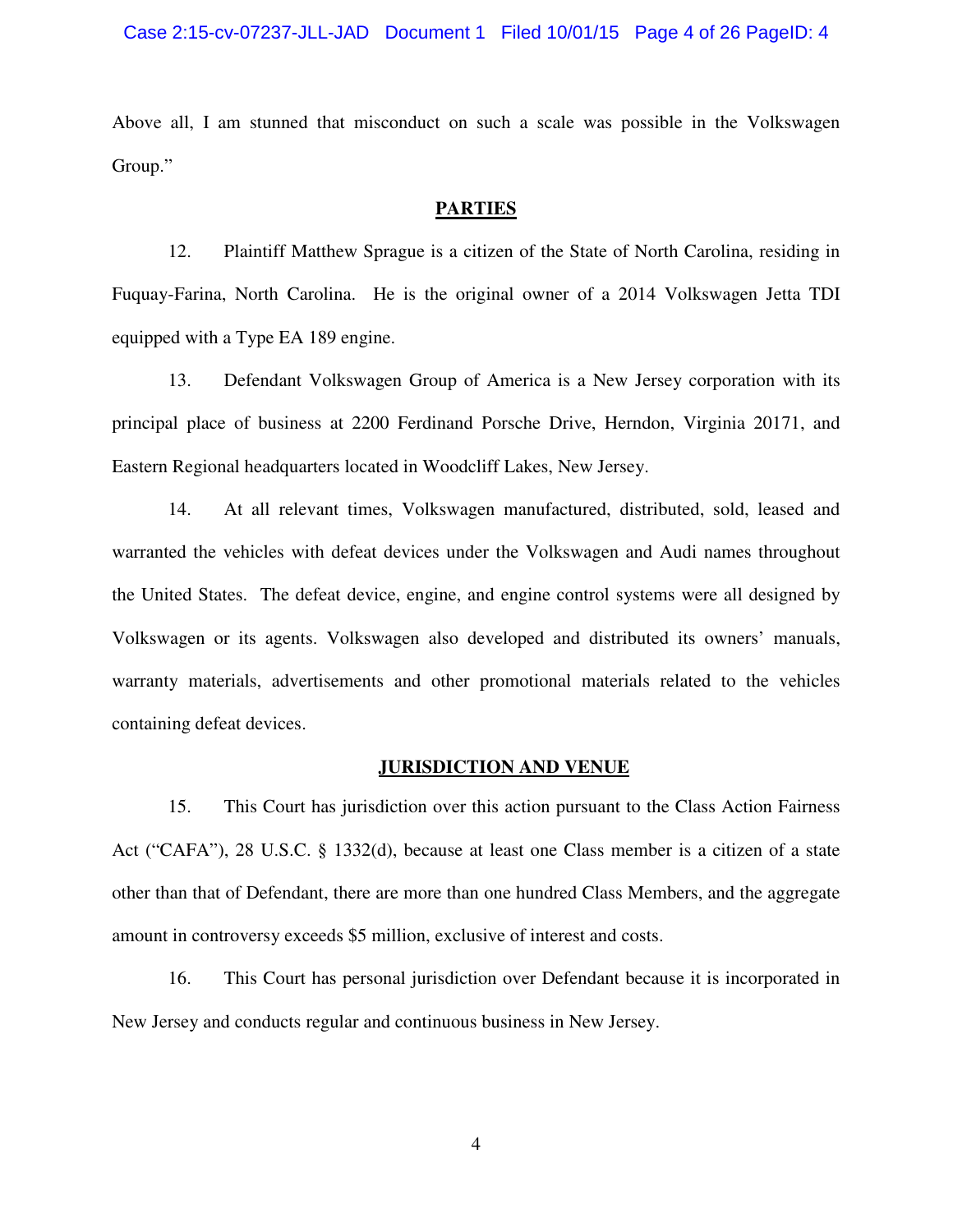#### Case 2:15-cv-07237-JLL-JAD Document 1 Filed 10/01/15 Page 5 of 26 PageID: 5

17. Venue is proper in this District under 28 U.S.C. 1391(b) because Defendant is incorporated under the laws of New Jersey and because Defendant has caused harm to Class Members residing in this District.

#### **DEFENDANT'S MISCONDUCT TOLLS THE STATUTE OF LIMITATIONS**

#### **A. Discovery Rule Tolling**

18. Plaintiff and Members of the proposed Class could not have discovered that Volkswagen concealed and misrepresented the true emissions levels of its vehicles through the use of defeat devices.

19. Volkswagen's efforts to deceive consumers and regulators were the result of painstaking concealment and fraud with respect to Volkswagen's CleanDiesel engines, engine control systems and defeat devices.

20. Neither Plaintiff nor Class Members could reasonably discovered, or have reason to suspect, that Volkswagen intentionally concealed information within its knowledge from federal and state regulators, Volkswagen's dealerships, and consumers. Indeed, the whole purpose of the defeat devices was to engage when the vehicles were being tested for exhaust emissions with the intent of concealing the fact that the exhaust emissions actually exceeded amounts allowed by applicable regulations.

21. Thus, even a reasonable and diligent investigation by consumers could not have discovered that Volkswagen solely possessed information about the existence of its sophisticated emissions fraud scheme. Plaintiff and Class Members had no way of learning that Volkswagen was flouting applicable federal and state emissions standards as well as consumer law.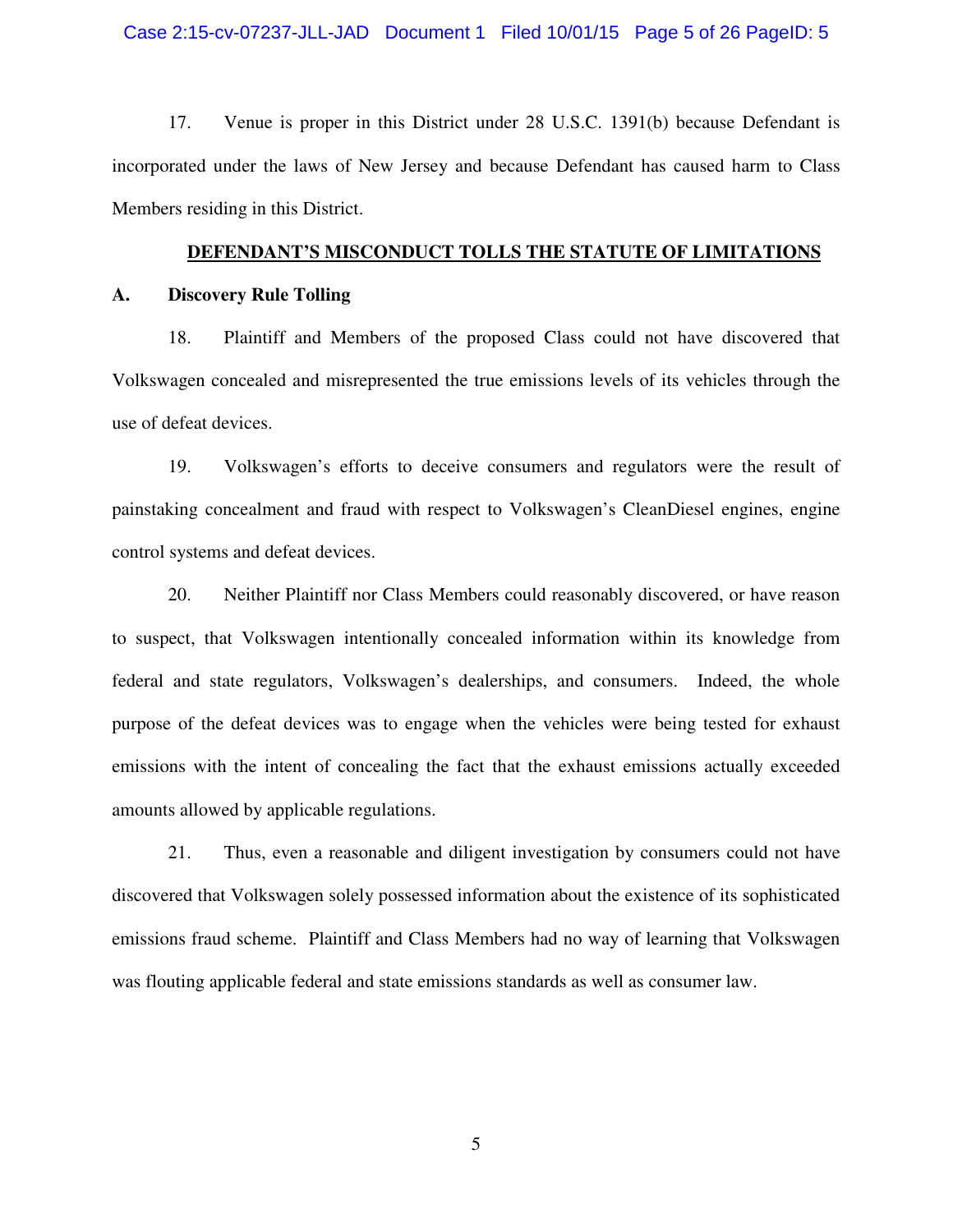## **B. Tolling Due To Fraudulent Concealment**

22. All applicable statutes of limitation have been tolled by Volkswagen's active fraudulent concealment of the facts alleged in this Complaint.

23. Rather than disclosing the vehicles' true performance, fuel economy, emissions, and compliance with federal and state emission standards, Volkswagen actively concealed and misrepresented them through the use of defeat devices.

#### **C. Estoppel**

24. Volkswagen was under a continuous duty to disclose to consumers, including Plaintiff and the other Class Members, the facts that it knew about the emissions, fuel economy and performance of the vehicles equipped with defeat devices, and of those vehicles' inability to comply with federal and state emission standards.

25. Volkswagen violated this duty and unlawfully circumvented federal and state emission standards through the use of defeat devices, and Volkswagen intentionally misrepresented the ability of the subject vehicles to comply with state and federal law regulating vehicle emissions and clean air.

26. Volkswagen is therefore estopped from relying on any statutes of limitation defenses in this action.

#### **FACTUAL BACKGROUND**

27. Volkswagen designed and sold cars that were designed to, and did, mislead consumers and regulators about the vehicles' emissions, fuel efficiency and performance. Despite touting the "green" benefits of its diesel vehicles, Volkswagen sold cars that produced pollution up to 40 times higher than advertised, and then intentionally concealed the truth about those cars through a sophisticated scheme involving defeat devices.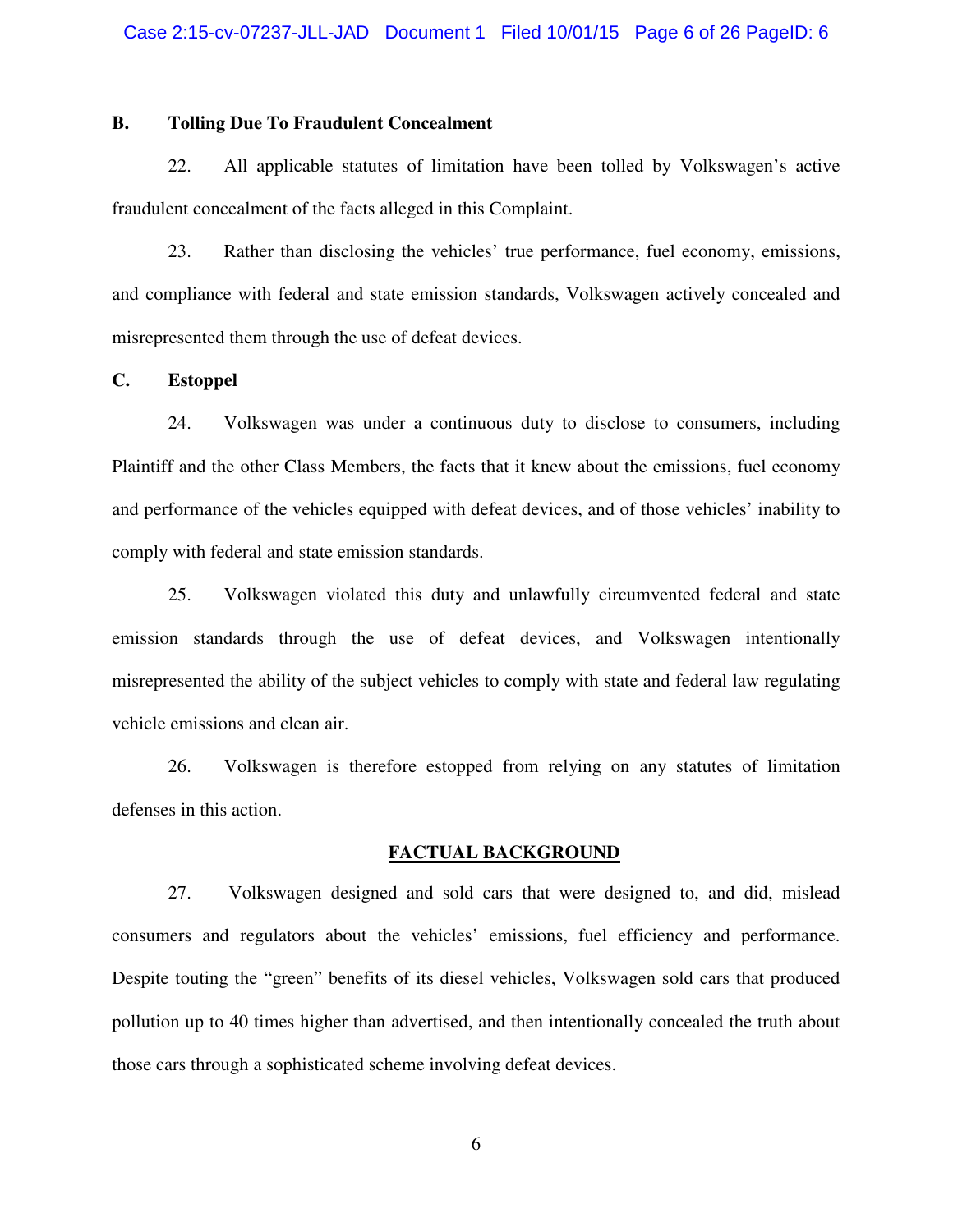#### **A. Volkswagen Sells The "Green" Diesel Image To Consumers**

28. For years, Volkswagen advertised its diesel vehicles as fuel efficient cars with low emissions. Consumers have responded to these advertisements, making Volkswagen the largest seller of diesel passenger vehicles in the United States.

29. While under 1% of automobiles sold in the U.S. are powered by diesel engines, approximately 23% of those sold by Volkswagen are diesels, with those vehicles making up the bulk of diesel automobile sales in the U.S.

30. Part of Volkswagen's success owes to the promotion of their diesel cars as "clean" and "green" vehicles. In fact, "CleanDiesel" is a marketing term used by Volkswagen to market the vehicles at issue in this action.<sup>1</sup>

31. Volkswagen's website boasts that the Audi A3 TDI and VW Jetta TDI were named the 2010 Green Car of the Year and the 2009 Green Car of the Year, respectively.

32. Volkswagen also supported and directed a website to promote its "green" diesel technology, www.clearlybetterdiesel.org, which states that Volkswagen's technology reduces smog and "meets the highest standards in all 50 states, thanks to . . . innovative engine technology that burns cleaner."

33. In addition to touting the low emissions of the subject vehicles, Volkswagen touted the fuel efficiency of the vehicles, in that they could achieve over 40 miles per gallon of fuel and travel over 800 miles on a tank of fuel. $<sup>2</sup>$ </sup>

<u>.</u>

<sup>1</sup> An example of a commercial touting how "clean" Volkswagen diesels is available at https://www.youtube.com/watch?v=WNS2nvkjARk and (last visited September 22, 2015)

<sup>2</sup> Examples of commercials touting the fuel efficiency of Volkswagen diesels are available at https://www.youtube.com/watch?v=a2CNHVXvNRo and https://www.youtube.com/watch?v=wj3if2gRWYE (last visited September 22, 2015).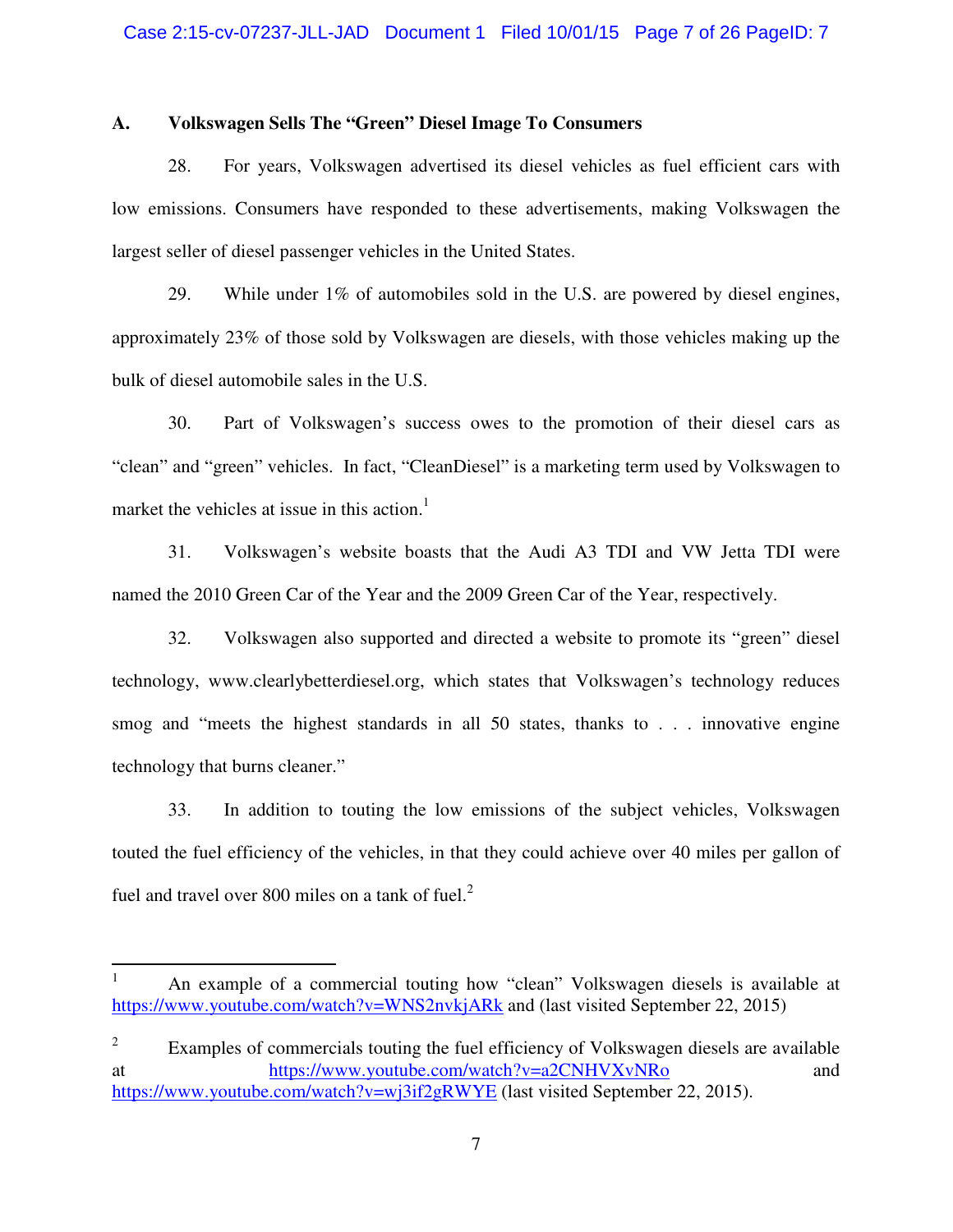#### Case 2:15-cv-07237-JLL-JAD Document 1 Filed 10/01/15 Page 8 of 26 PageID: 8

34. Further, Volkswagen recently began promoting the performance of its diesel powered automobiles, to overcome the consumer perception that diesel automobiles were slow and sluggish. $3$ 

## **B. Volkswagen Intentionally Concealed Its Vehicles' Excessive And Illegal Pollution Emissions.**

35. On September 18, 2015, the EPA issued a Notice of Violation ("NOV") to Volkswagen. The NOV details how Volkswagen installed sophisticated software in the Volkswagen and Audi diesel vehicles that detects when the vehicle is undergoing official emissions testing and turns full emissions controls on only during the tests. At all other times that the vehicle is in operation, the emissions controls are deactivated, permitting pollution to be freely released into the environment at levels that far exceed those allowed by federal and state clean air regulators. This software produced and used by Volkswagen is a "defeat devices" as defined in the Clean Air Act.

36. Volkswagen programmed the engine control computers in the vehicles with defeat devices to detect when cars are undergoing emissions testing. When testing is occurring, the defeat device alters the vehicle's engine and exhaust systems such that emissions standards are met. When testing is not being performed the engine control systems operate the vehicle in a way that does not comply with EPA omissions requirements.

37. Moreover, under normal operating conditions, the engines produce more power and higher fuel efficiency than they would if they complied with EPA emissions requirements.

 $\frac{1}{3}$  An example of such a commercial is available at https://www.youtube.com/watch?v=0VA51xWXZ3g, (last visited September 22, 2015)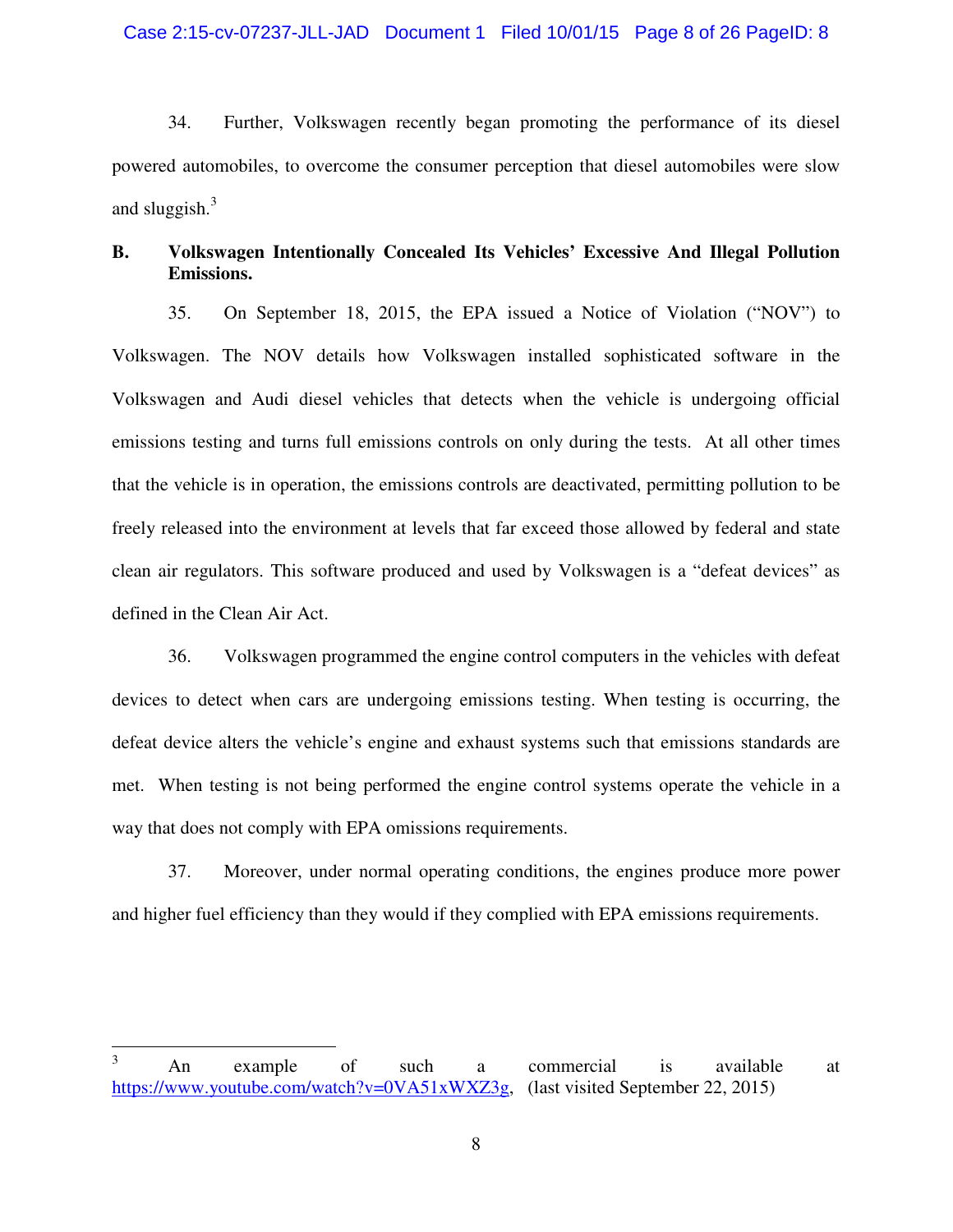#### Case 2:15-cv-07237-JLL-JAD Document 1 Filed 10/01/15 Page 9 of 26 PageID: 9

38. Because of this software, Volkswagen's diesel vehicles can seemingly meet emissions standards while emitting nitrogen oxides (NOx) at up to 40 times the standard allowed under federal and state laws and regulations during the normal operation of the vehicles.

39. The Clean Air Act sets emissions standards for vehicles and requires vehicle manufacturers to certify to the EPA that vehicles sold in the United States meet applicable federal emissions standards. All vehicles sold in the United States must be covered by an EPAissued certificate of conformity. Under federal law, cars equipped with defeat devices, which reduce the effectiveness of emissions control systems during normal driving conditions, cannot be certified. Volkswagen violated the Clean Air Act, defrauded its customers, and engaged in unfair competition by manufacturing and selling vehicles with defeat devices that allowed for higher levels of emissions than were certified by the EPA.

# **C. Volkswagen Charged A Premium For Its "Clean" And "Green" Diesel Technology**

40. Volkswagen charged substantial premiums for vehicles equipped with defeat devices.

41. The table below sets forth the price premium for each comparable base, mid-level, and premium trim for each affected model:

| Model            | <b>Base</b> | <b>Mid-level</b> | Premium |
|------------------|-------------|------------------|---------|
| VW Jetta         | \$2,860     | \$4,300          | \$6,315 |
| <b>VW</b> Beetle | \$4,635     | n/a              | \$2,640 |
| VW Golf          | \$2,950     | \$1,000          | \$1,000 |
| <b>VW Passat</b> | \$5,755     | \$4,750          | \$6,855 |
| Audi A3          | \$2,805     | \$3,095          | \$2,925 |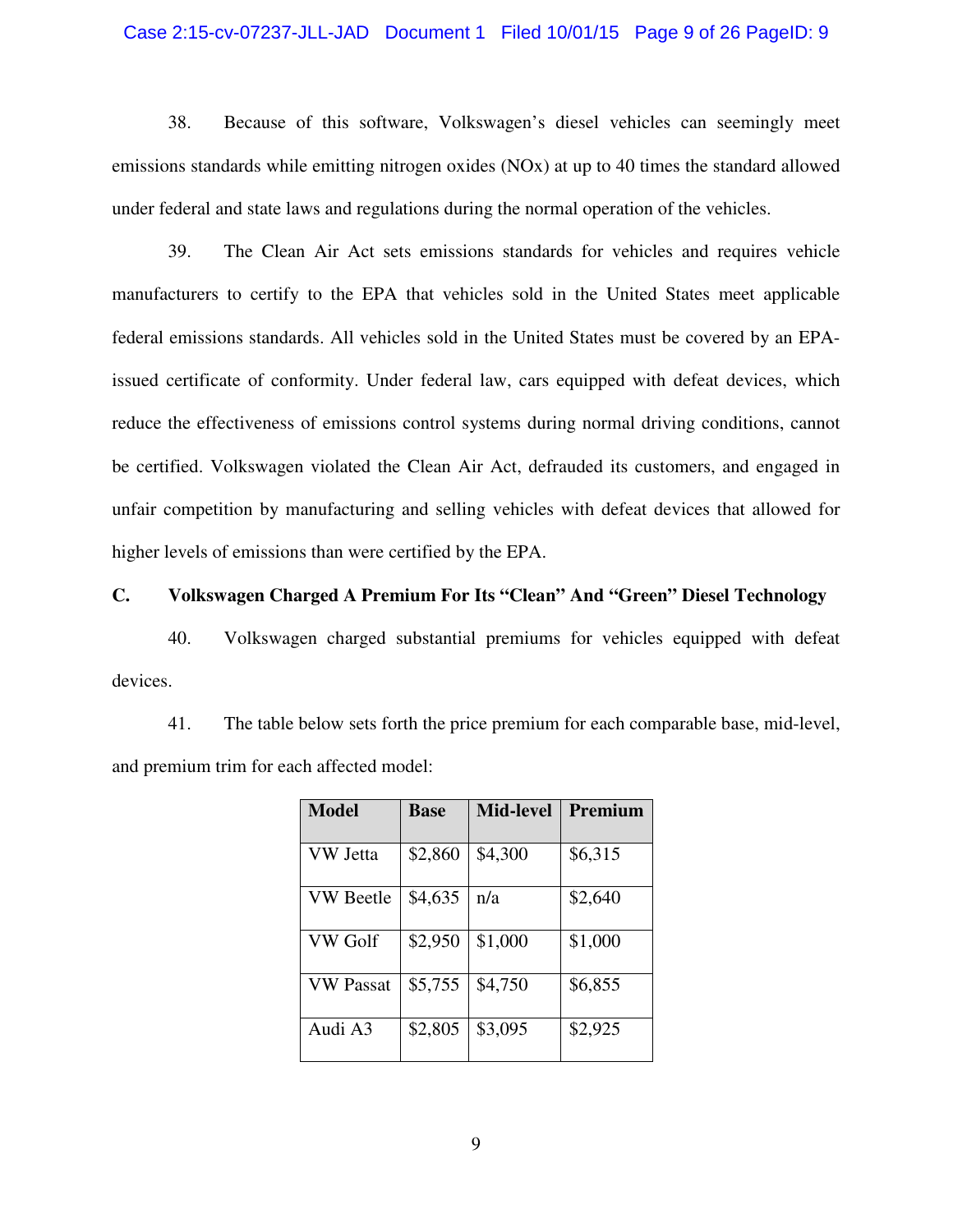#### **D. Volkswagen's Misconduct Has Injured Class Members**

42. Despite the EPA ordering Volkswagen to recall vehicles equipped with defeat devices, purchasers of the subject vehicles have and will continue to suffer significant harm. First, the only way for Volkswagen to make the vehicles comply with emissions standards will be to significantly reduce the vehicles' horsepower, torque and fuel efficiency. Thus, if made EPA compliant, Class Members will suffer actual harm and damages because their vehicles will no longer perform as advertised and warranted.

43. Second, Class Members' vehicles will suffer from a significant diminution value by being made EPA compliant, because not only did Class Members overpay for their vehicles, but they will be forced to pay much more to fuel their less fuel efficient vehicles.

44. Owners of vehicles equipped with defeat devices have suffered losses of money or property because of Volkswagen's unfair, deceptive, and/or fraudulent business practices, and its failures to disclose the true emissions of the vehicles.

45. Had Plaintiff and the Class Members known of the defeat device at the time they purchased or leased their vehicles, they would not have purchased or leased their vehicles, or they would have paid less than they did. Even if Volkswagen recalls the defeat device vehicles and degrades the engine performance of the vehicles to make them compliant with EPA standards, Plaintiff and Class Members will be forced to spend more on fuel and will not receive the advertised performance of their vehicles. The recalled vehicles will be worth less in the used marketplace because of their decrease in performance and efficiency, which means that owners of these vehicles will not be able to recoup the expected value of these vehicles in the future.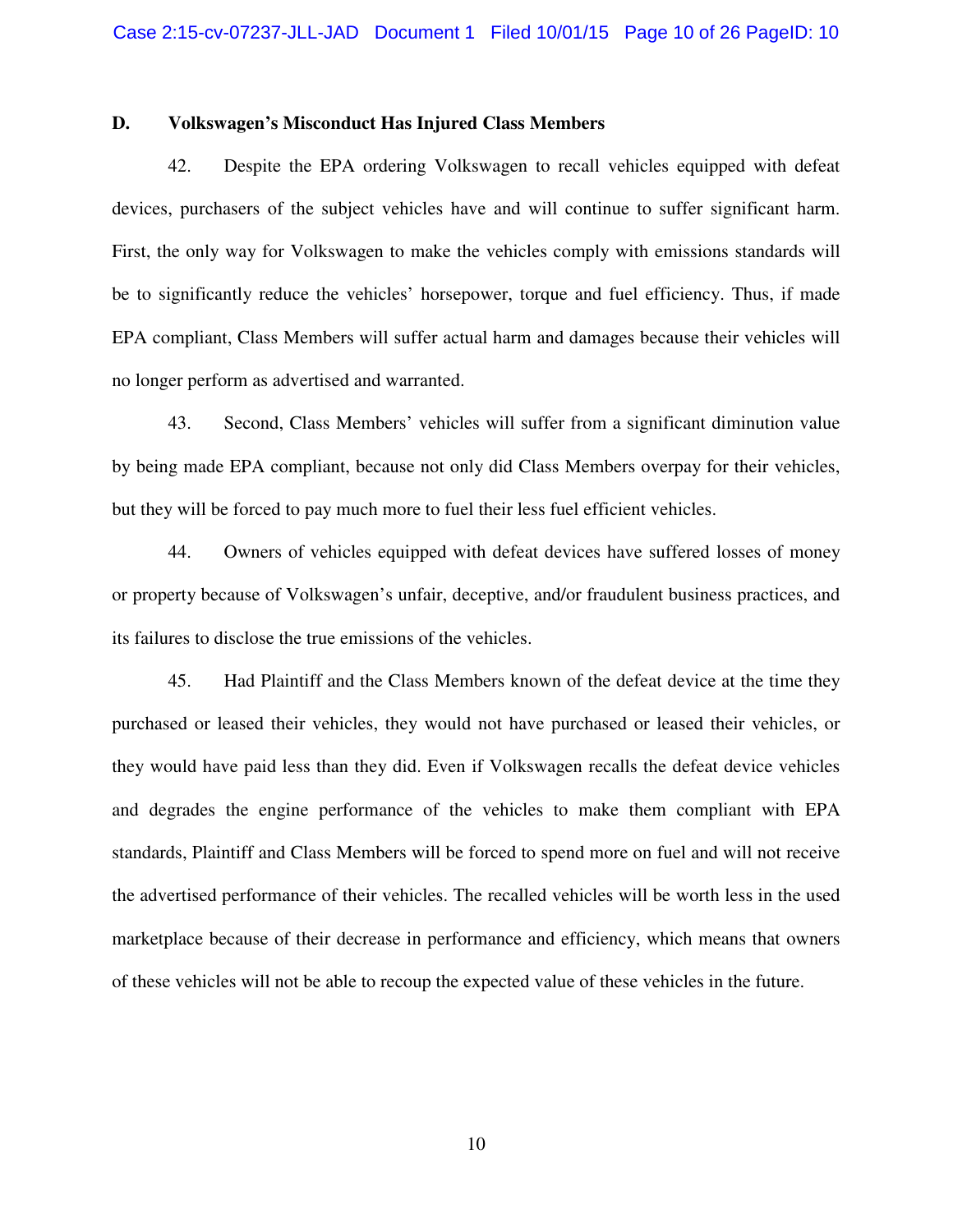#### **PLAINTIFF'S FACTS**

46. Matthew Sprague is the owner of a 2014 Volkswagen Jetta TDI vehicle.

47. Sprague purchased the car because he was interested in fuel efficiency. He was concerned that a diesel engine would contribute to pollution of the environment, but his research revealed that the Jetta had a "clean" diesel engine. Sprague relied on Volkswagen's statement that the Jetta TDI was a clean, low-emission vehicle, in deciding to purchase the vehicle.

48. Sprague would not have purchased the vehicle if he had known that the emissions were much higher than advertised and the engine was not "clean." Sprague is concerned that if he repairs the vehicle it will cost him more for fuel and he will experience degraded performance. He is also concerned that regardless of whether or not he has the vehicle repaired, it will lose value.

#### **CLASS ACTION ALLEGATIONS**

49. Plaintiff brings this action on behalf of herself and as a class action, pursuant to the Rules 23(a), (b)(2), and (b)(3) of the Federal Rules of Civil Procedure on behalf of the following Class:

All persons or entities in the United States who are current or former owners and/or lessees of a Volkswagen or Audi vehicle with a Type EA 189 or EA 288 diesel 2.0 liter turbo engine, including, without limitation: 2009-2015 Volkswagen Jetta; 2009-2015 Volkswagen Beetle; 2009-2015 Volkswagen Golf; 2013-2015 Volkswagen Passat; and 2009-2015 Audi A3.

50. Excluded from the Class are individuals who have personal injury claims resulting from the defeat device in the Class Vehicles. Also excluded from the Class are Volkswagen and its subsidiaries and affiliates; all persons who make a timely election to be excluded from the Class; governmental entities; and the judge to whom this case is assigned and his or her immediate family. Plaintiff reserves the right to revise the Class definition based upon information learned through discovery.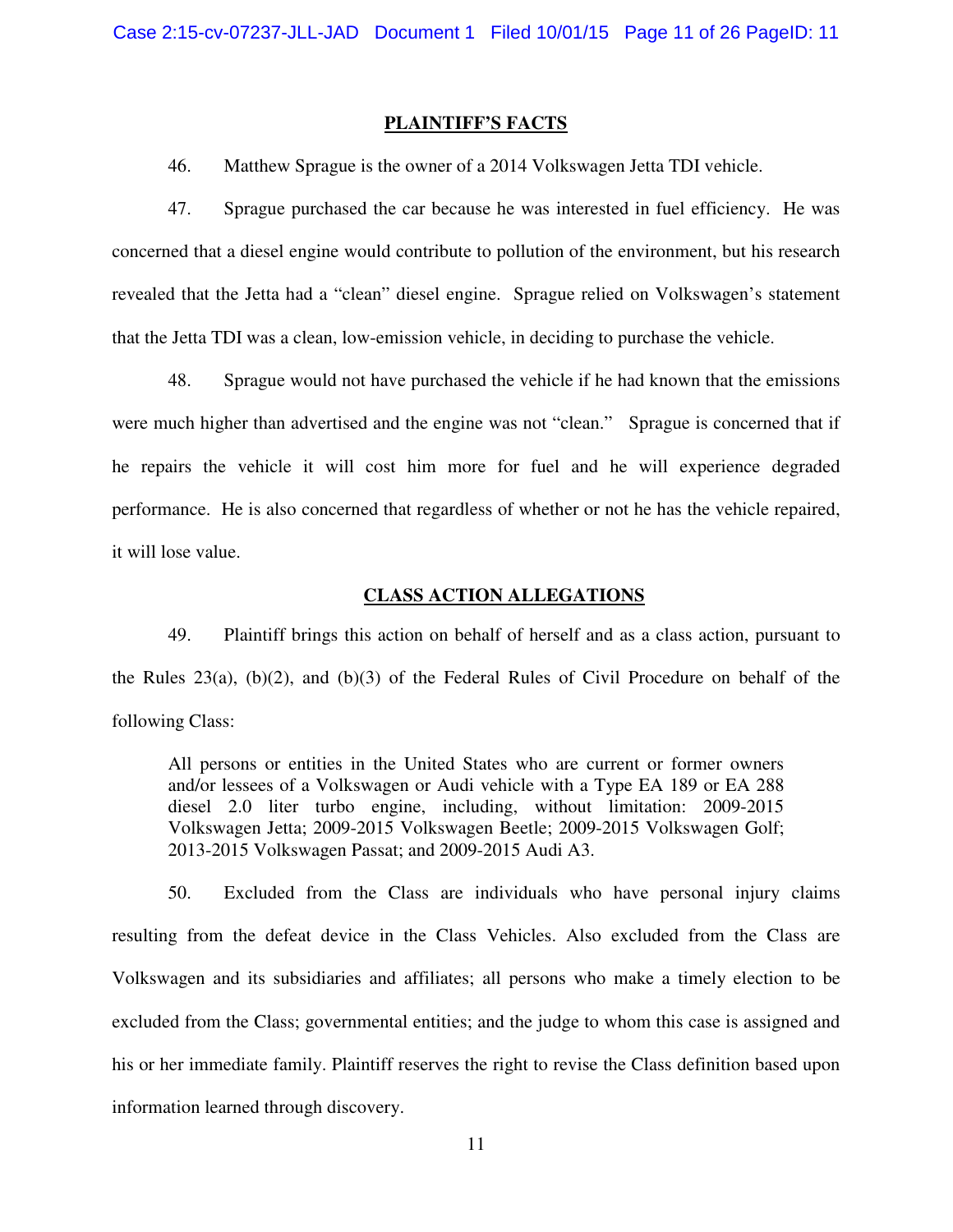#### Case 2:15-cv-07237-JLL-JAD Document 1 Filed 10/01/15 Page 12 of 26 PageID: 12

51. Certification of Plaintiff's claims for class-wide treatment is appropriate because Plaintiff can prove the elements of his claims on a class-wide basis as would be used to prove those elements individual actions alleging the same claim.

52. This action has been brought and may properly be maintained on behalf of the class proposed herein under Federal Rule of Civil Procedure 23.

53. **Numerosity**. The Class Members are so numerous and geographically dispersed that individual joinder of all Class Members is impracticable. While Plaintiff believes that there not less than hundreds of thousands of Class Members, the precise number of Class Members is unknown at this time, but may be ascertained from Volkswagen's records. Class Members may be notified of the pendency of this action by recognized, Court-approved notice dissemination methods, which may include U.S. mail, electronic mail, Internet postings, or published notice.

54. **Commonality**. This action involves common questions of law and fact, which predominate over any questions affecting individual Class Members, including:

- a. Whether Volkswagen engaged in the conduct alleged herein;
- b. Whether Volkswagen designed, advertised, marketed, distributed, leased, sold, or otherwise placed defeat device vehicles into the stream of commerce in the United States;
- c. Whether the CleanDiesel engine system in the Class Vehicles contains a defect in that it does not comply with EPA requirements;
- d. Whether the CleanDiesel engine systems in the subject vehicles can be made to comply with EPA standards without substantially degrading the performance or efficiency of the vehicles;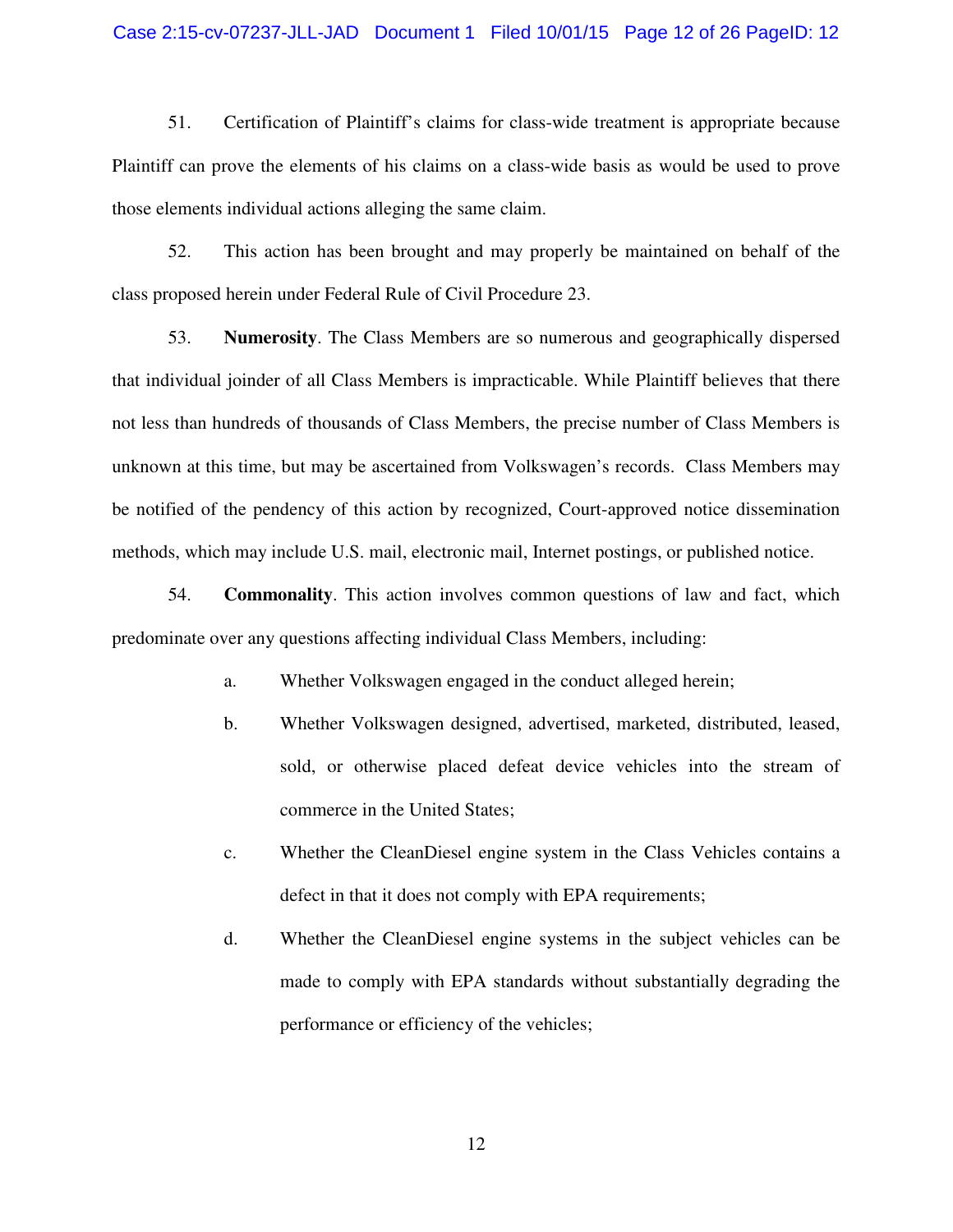- e. Whether Volkswagen knew about the defeat device and, if so, how long it possessed this knowledge;
- f. Whether Volkswagen designed, manufactured, and distributed the subject vehicles with a defeat device;
- g. Whether Volkswagen's conduct violates consumer protection statutes, warranty laws, and other laws as asserted herein;
- h. Whether Plaintiff and the other Class Members overpaid for their vehicles;
- i. Whether Plaintiff and the other Class Members are entitled to equitable relief, including, but not limited to, restitution or other injunctive relief; and
- j. Whether Plaintiff and the other Class Members are entitled to damages and other monetary relief and, if so, in what amount.

55. **Typicality**. Plaintiff's claims are typical of the other Class Members' claims because, among other things, all Class Members were comparably injured through Volkswagen's wrongful conduct as described above.

56. **Adequacy**. Plaintiff is an adequate Class representative because her interests do not conflict with the interests of the other Class Members he seeks to represent; Plaintiff has retained counsel competent and experienced in complex class action litigation, and Plaintiff intends to prosecute this action vigorously. The Class's interests will be fairly and adequately protected by Plaintiff and his counsel.

57. **Declaratory and Injunctive Relief: Federal Rule of Civil Procedure 23(b)(2)**. Volkswagen has acted or refused to act on grounds generally applicable to Plaintiff and the other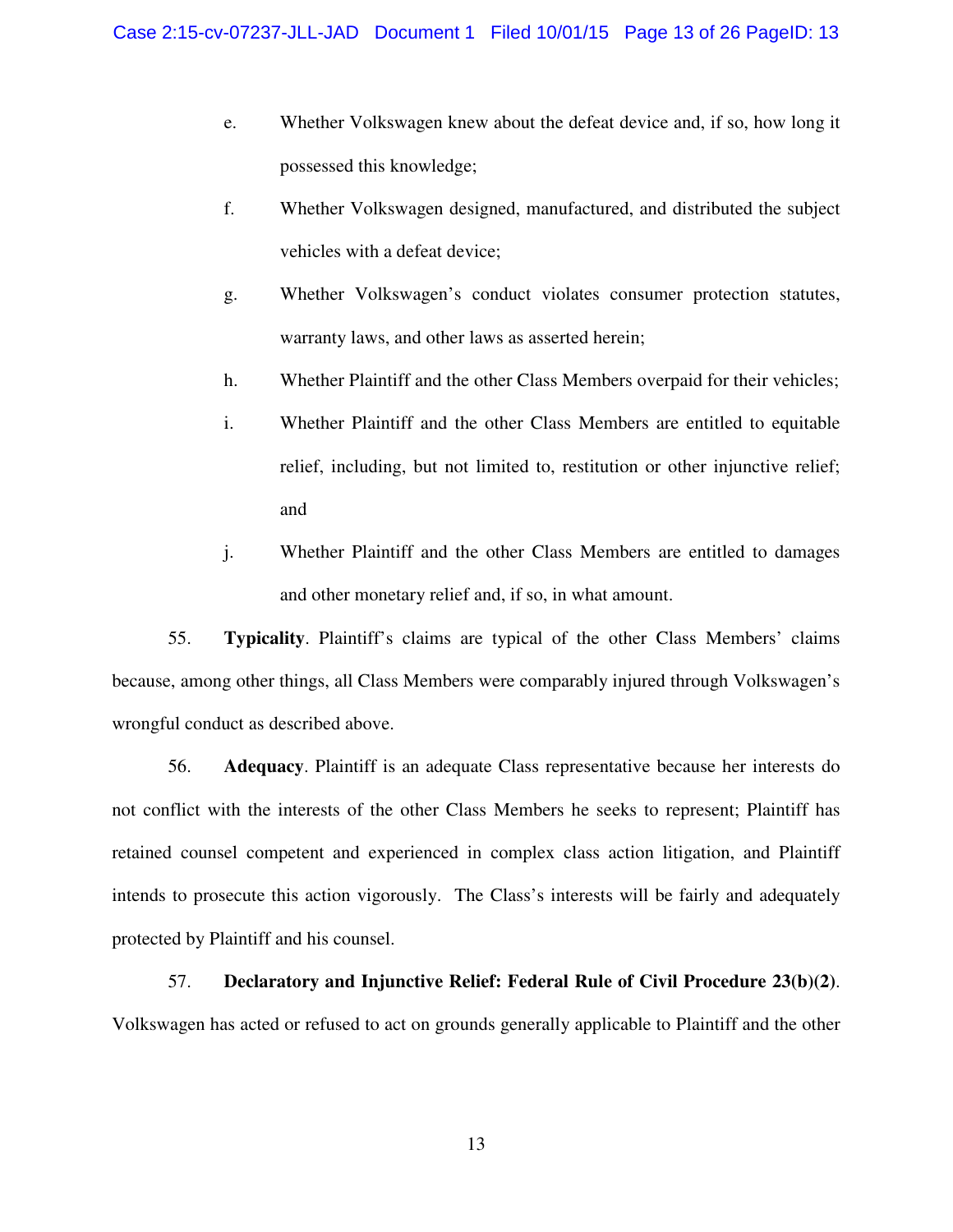#### Case 2:15-cv-07237-JLL-JAD Document 1 Filed 10/01/15 Page 14 of 26 PageID: 14

Class Members, thereby making appropriate final injunctive relief and declaratory relief, as described below, with respect to the Class as a whole.

58. **Superiority**. A class action is superior to any other available means for the fair and efficient adjudication of this controversy, and no unusual difficulties are likely to be encountered in the management of this class action. The damages or other financial detriment suffered by Plaintiff and the other Class Members are relatively small compared to the burden and expense that would be required to individually litigate their claims against Volkswagen, so it would be impracticable for Class Members individually to seek redress for Volkswagen's wrongful conduct.

59. Should individual Class Members be required to bring separate actions, this Court and/or courts throughout the United States would be confronted with a multiplicity of lawsuits burdening the court system while also creating the risk of inconsistent rulings and contradictory judgments. In contrast to proceeding on a case-by-case basis, in which inconsistent results will magnify the delay and expense to all parties and the court system, this class action presents far fewer management difficulties while providing unitary adjudication, economies of scale and comprehensive supervision by a single court.

### **COUNT I (Common Law Fraud )**

60. Plaintiff repeats the allegations set forth above as if fully set forth herein.

61. Plaintiff brings this claim on behalf of the Nationwide Class.

62. Volkswagen engaged in both speaking and silent fraud, and in fraudulent and deceptive conduct, throughout the Class Period. As described above, Volkswagen's conduct defrauded Plaintiff and Class Members, intending and leading them to believe, through affirmative misrepresentations, omissions, suppression and concealments of material fact, that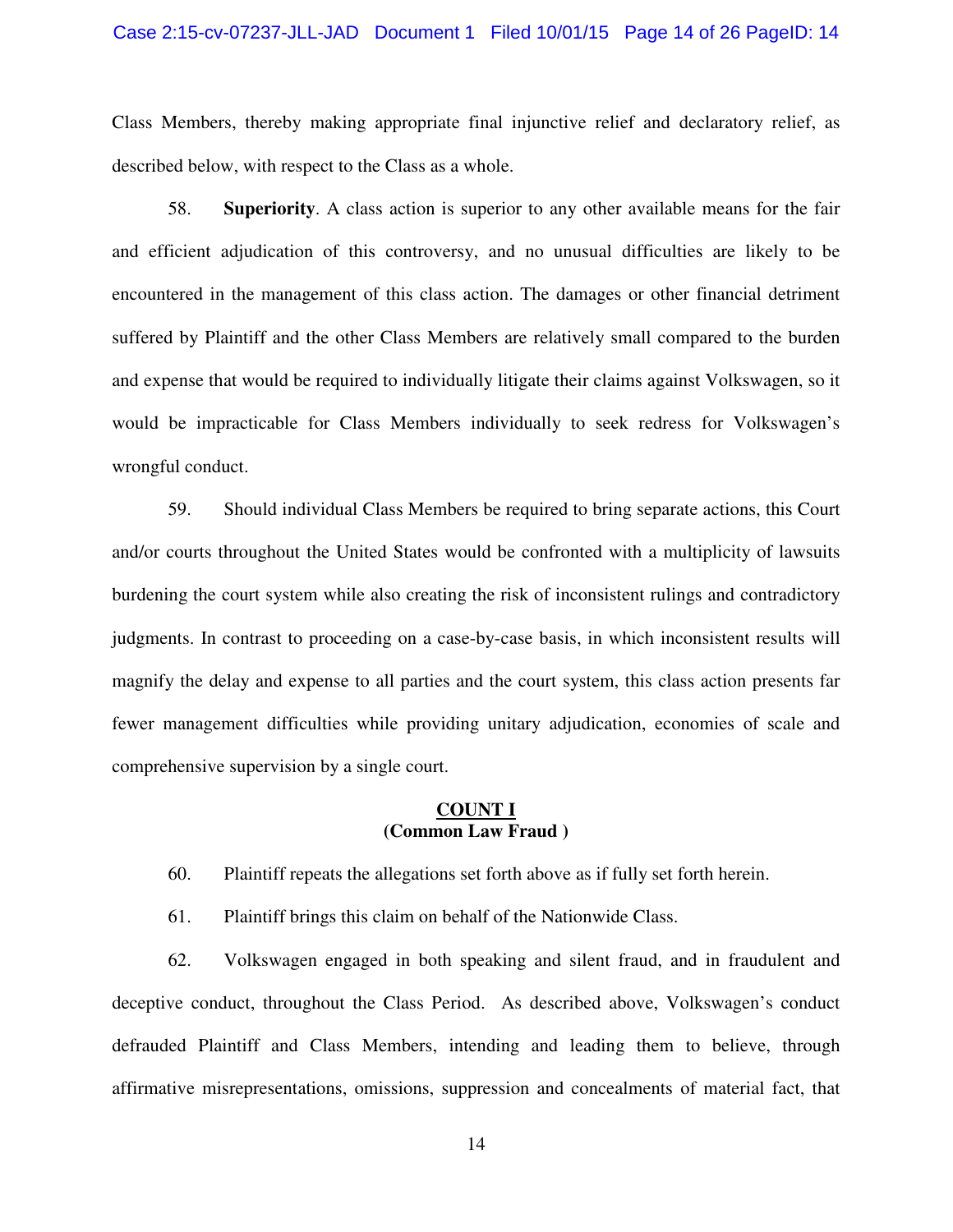#### Case 2:15-cv-07237-JLL-JAD Document 1 Filed 10/01/15 Page 15 of 26 PageID: 15

the Class Vehicles, marketed by Volkswagen as "clean diesel" vehicles, possessed important characteristics that they in fact did not possess, namely the combination of low emissions, high performance, and fuel economy, and inducing their purchases.

63. Volkswagen's intentional and material misrepresentations included, among other things, its advertising, marketing materials and messages, and other standardized statements claiming the Class vehicles (a) were clean and eco-friendly and (b) combined low emissions with high performance and strong fuel economy.

64. The foregoing misrepresentations were uniform for all Class Members. The same advertisements were shown to all Class Members of the public generally and the same marketing materials were distributed to customers and potential customer, and all of the materials contained the same standardized statements relating to the Class Vehicles' environmental friendliness, performance and fuel economy.

65. These representations directly contradicted the true nature and hidden design of the Class Vehicles and their actual emissions when operating under normal circumstances. Volkswagen knew the representations were false when it made them, and intended to defraud purchasers thereby.

66. Volkswagen also had a duty to disclose, rather than conceal and suppress, the full scope and extent of the emissions deception because:

- a. Volkswagen had exclusive knowledge of the actual emissions in the Class Vehicles and concealment thereof;
- b. The details regarding the actual emissions in the Class Vehicles and concealment thereof were known and/or accessible only to Volkswagen;
- c. Volkswagen knew Plaintiff and Class Members did not know and could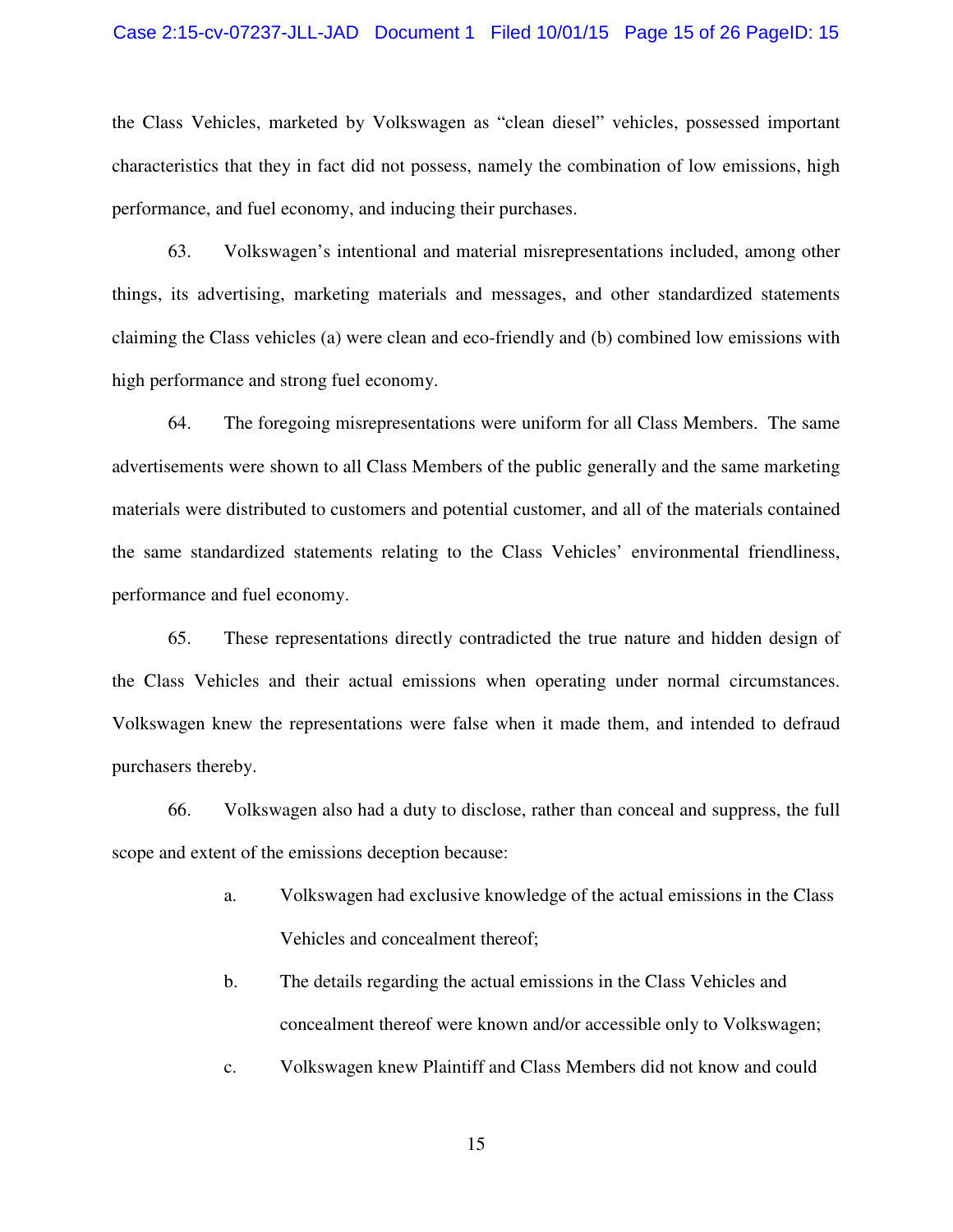not reasonably discover the actual emissions in the Class Vehicles and concealment thereof; and

d. Volkswagen made general representations about the qualities of the Class Vehicles, including statements about their performance, fuel economy, and emissions, which were misleading, deceptive and incomplete without the disclosure of the fact that Volkswagen secretly designed and installed defeat device software on the Class Vehicles that was intended to conceal the vehicles' exceedingly high and illegal emission levels from governments, consumers, and the public.

67. Volkswagen's concealment was likewise uniform to all Class Members in that Volkswagen concealed from everyone other than itself, including potential customers and regulators, the true facts relating to the emission levels of the Class Vehicles.

68. Volkswagen's misrepresentations and omissions were material in that they would affect a reasonable consumer's decision to purchase or lease a Class Vehicle. Consumers paid a premium for the clean diesel Class Vehicles precisely because they supposedly offered low emissions and fuel economy without sacrificing performance. Volkswagen's conduct, misrepresentations, omissions, concealment, and suppression, undermined the core value proposition that induced consumers to purchase or lease the Class Vehicles, and directly affect both the quality and worth of the vehicles.

69. Volkswagen's intentionally deceptive conduct – its silent fraud and fraud by concealment – likewise induced the Class Vehicles' purchase by Plaintiff and Class Members, and the resulting harm and damage to them.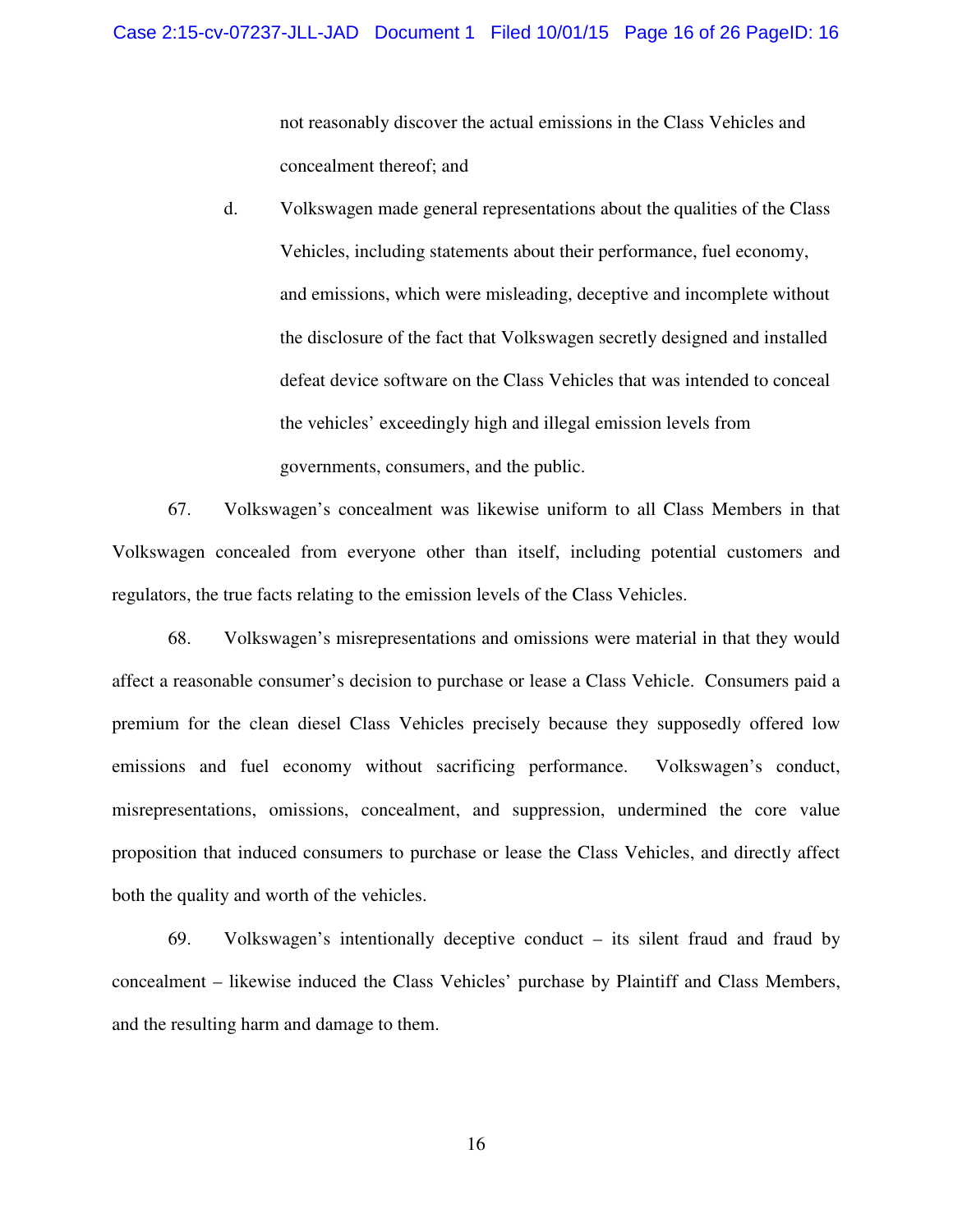#### Case 2:15-cv-07237-JLL-JAD Document 1 Filed 10/01/15 Page 17 of 26 PageID: 17

70. Plaintiff relied upon Volkswagen's misrepresentations and concealment of the true facts. Class Members are presumed to have relied upon Volkswagen's misrepresentations and concealment of the true facts because those facts are material to a reasonable consumer's purchase the Class Vehicles.

71. As a result of Volkswagen's inducements, Plaintiff and Class Members have sustained significant damage, including, but not limited to, lost vehicle value and diminished vehicle quality and utility. If Plaintiff and Class Members had known about the defeat device and the unlawful emissions at the time of acquisition, they would not have acquired the Class Vehicles. Indeed, the Class Vehicles could not have been marketed or sold to any reasonable consumer had existence of the defeat device been disclosed. Volkswagen is therefore liable to Plaintiff and Class Members in an amount to be proven at trial.

72. Volkswagen intentionally designed and engineered its "clean diesel" vehicles to deceive and cheat regulators and its customers. Volkswagen touted the performance and environmental virtues of these vehicles, while concealing and suppressing the truth about them, for the purpose of inducing Plaintiff and the Class to buy them. Volkswagen's fraud caused both the purchase and the harm. In order to undo this harm, Volkswagen must repair or remediate the vehicles so that they deliver everything it promised when it sold them, or undertake to buy them back from Class Members in terms that are just and equitable under principles of rescission, restitution, and benefit of the bargain.

73. Volkswagen's conduct was systematic, repetitious, knowing, intentional, and malicious, and demonstrated a lack of care and reckless disregard for the rights and interests of Plaintiff, the public, and the environment. Volkswagen's conduct thus warrants an assessment of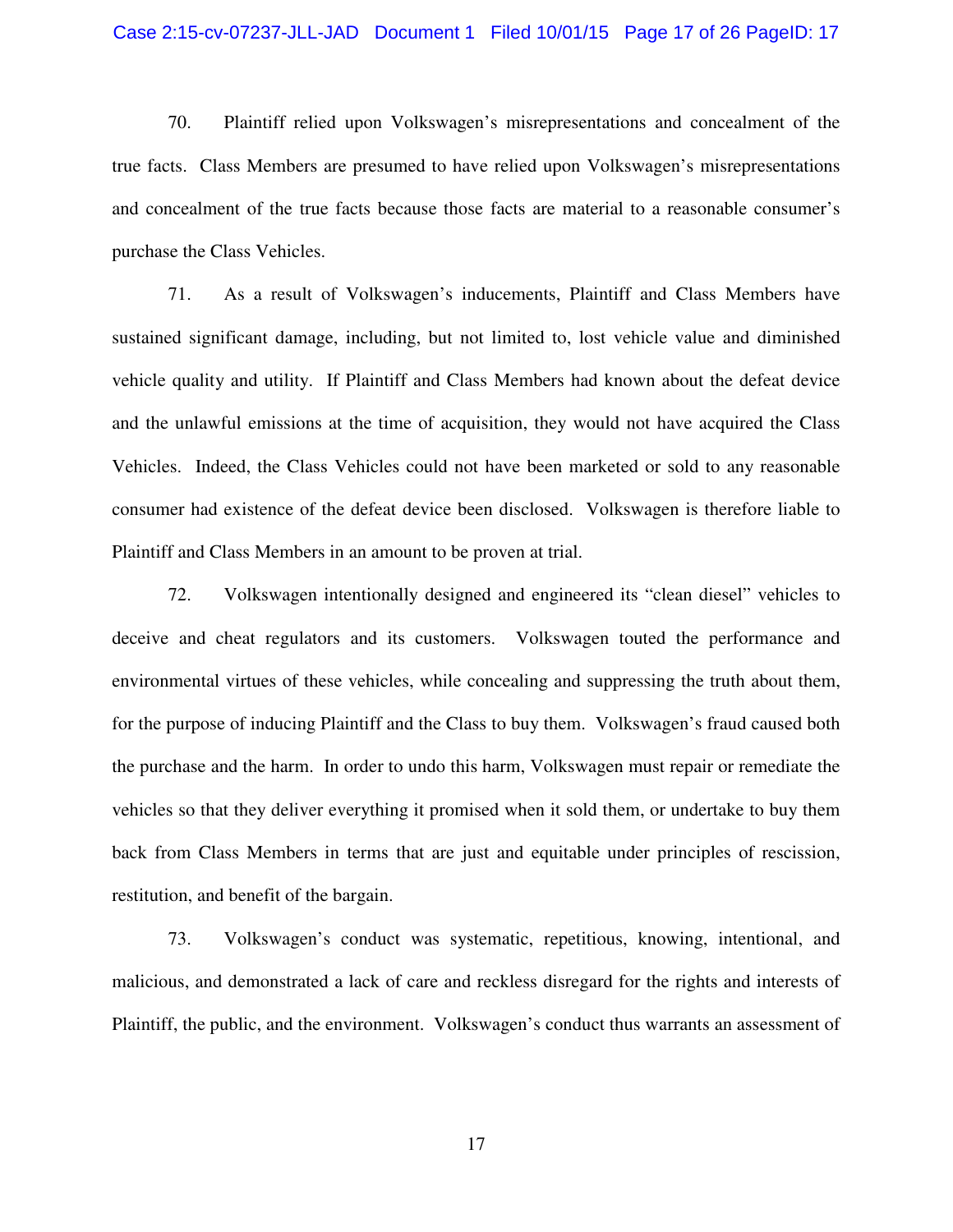Case 2:15-cv-07237-JLL-JAD Document 1 Filed 10/01/15 Page 18 of 26 PageID: 18

punitive damages at the highest level allowed by applicable law, consistent with the actual harm it has caused, the reprehensibility of its conduct, and the need to punish and deter such conduct.

## **COUNT II (Breach of Express Warranty)**

74. Plaintiff repeats the allegations set forth above as if fully set forth herein.

75. By advertising the "green" and "clean" qualities of its diesel engines, Volkswagen expressly warranted to purchasers of the Class Vehicles that the Vehicles at least complied with all applicable laws and regulations relating to exhaust emissions. Stated differently, it would be impossible for an automobile to be "green" if it emitted more pollutants than were allowed by applicable environmental laws and regulations.

76. Such statements became the basis of the bargain for Plaintiff and other purchasers of the Class Vehicles because such statements are among the facts a reasonable consumer would consider to be material in the purchase of a vehicle.

77. In fact, in ordinary driving conditions, the Class Vehicles did not comply with applicable environmental regulations, emitting between 10 and 40 times the amount of pollutants allowed. As such, it was unlawful for Volkswagen to sell the Vehicles to the public.

78. In addition, Volkswagen stated that the vehicles achieved certain a fuel efficiency in terms of miles per gallon of fuel when tested in accordance with applicable EPA regulations. Those statements created an express warranty that, under EPA test conditions, the vehicle achieved the stated fuel efficiency for purposes of making apples-to-apples comparisons with other vehicles.

79. Testing under EPA regulations presupposes that the vehicles comply with all laws and regulations applicable to automobiles, including environmental regulations.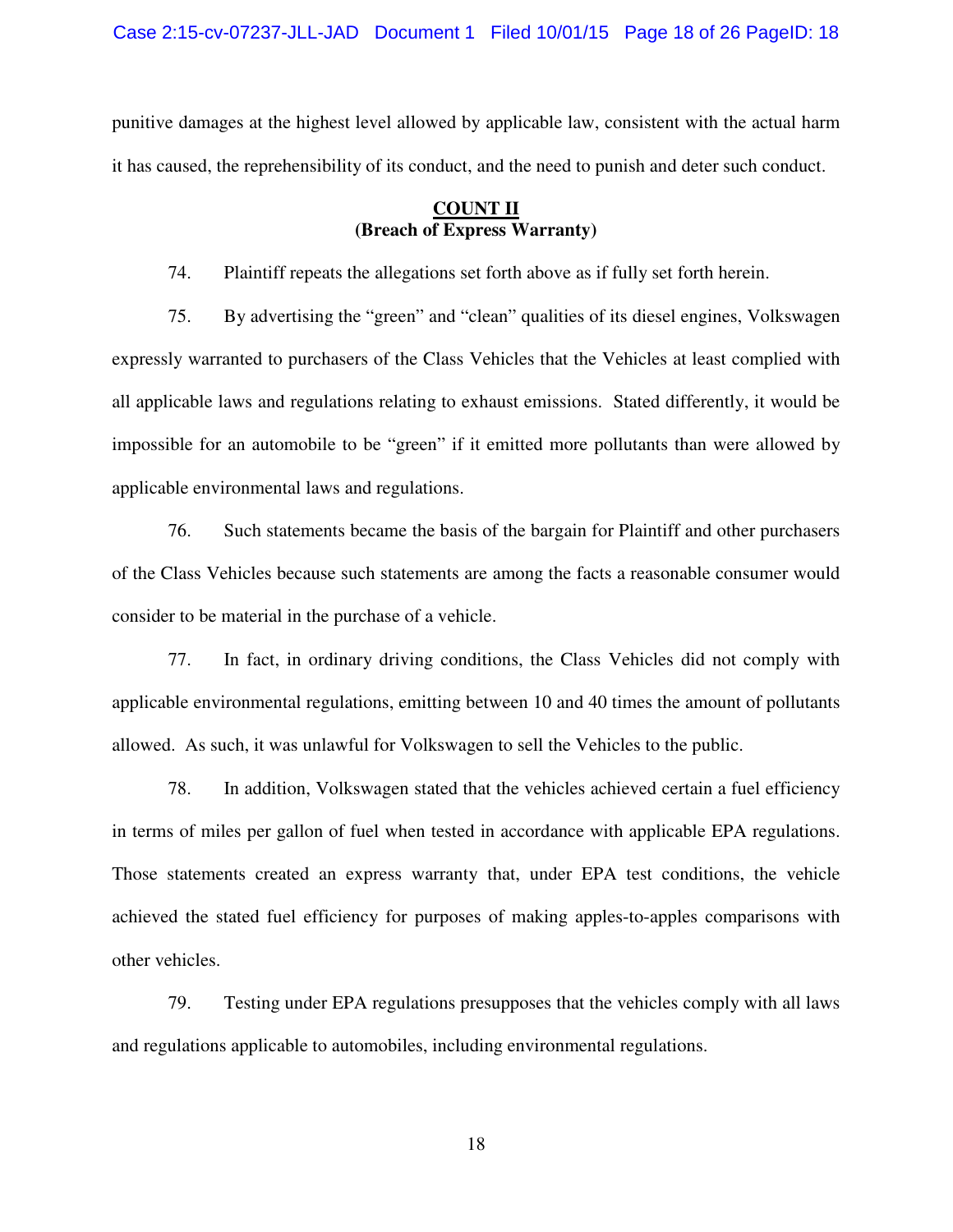#### Case 2:15-cv-07237-JLL-JAD Document 1 Filed 10/01/15 Page 19 of 26 PageID: 19

80. In fact, had the Class Vehicles been tested in accordance with EPA fuel efficiency standards while also complying with pollution regulations, they would have achieved significantly lower fuel efficiency than was stated on the EPA mileage sticker on the vehicle.

81. As a result of the foregoing breaches of express warranty, Plaintiff and other Class Members have been damaged in that they purchased a vehicle that was unlawful to have been sold in the first instance, and, even if lawfully sold, was less valuable than what they paid for the Class Vehicles because the Vehicles do not comply with applicable environmental regulations and cost more to operate because, if they are repaired to conform with applicable environmental regulations, they will be less efficient to operate and incur higher fuel costs.

## **COUNT III (Breach of Implied Warranty of Merchantability)**

82. Plaintiff repeats the allegations set forth above as if fully set forth herein.

83. Section 2-314 of the Uniform Commercial Code provides that, unless disclaimed, there is an implied warranty of merchantability with respect to the goods being purchased.

84. Among the warranties included within the implied warranty of merchantability is that the goods would pass without objection in the trade under the contract description, and are adequately labeled.

85. For the reasons set forth above, the Class Vehicles would not pass without objection in the trade because the retail sale by the manufacturer of a vehicle that contains a defeat device is unlawful.

86. In addition, the Class Vehicles are not adequately labeled because they misstate that the Class Vehicles comply with EPA regulations, and the stated gas mileage for comparison purposes was not achieved by testing in accordance with EPA testing procedures.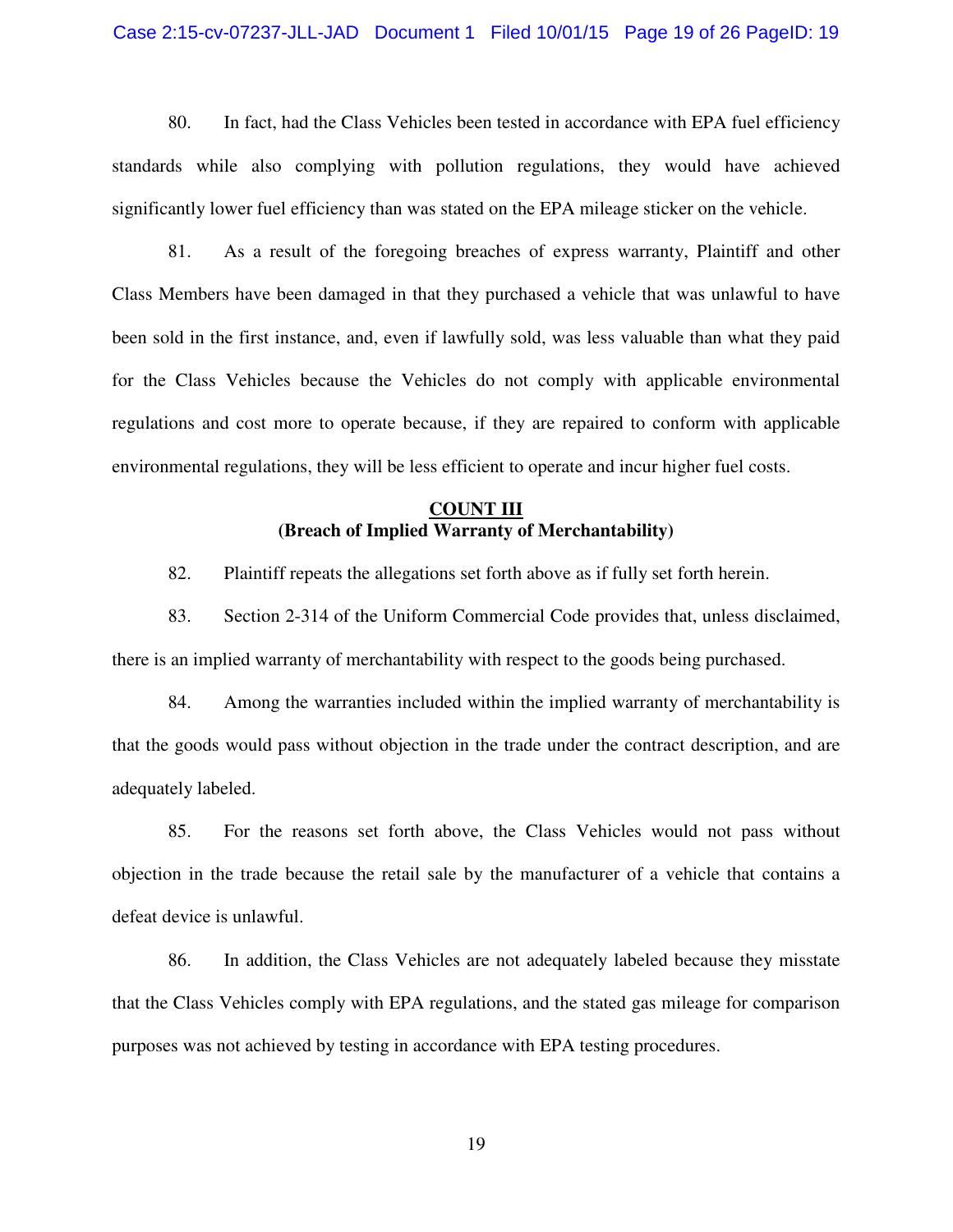87. As a result of the foregoing breaches of warranty, Plaintiff and other Class Members have been damaged in that they purchased a Vehicle that was unlawful to have been sold in the first instance, and, even if lawfully sold, was less valuable than what they paid for the Vehicles because the Vehicles do not comply with applicable environmental regulations and cost more to operate because, if they are repaired to conform with applicable environmental regulations, they will be less efficient to operate and incur higher fuel costs.

## **COUNT IV (Magnuson-Moss Act (15 U.S.C. §§ 2301,** *et seq.***) – Implied Warranty)**

88. Plaintiff repeats the allegations contained in the foregoing paragraphs as if fully set forth herein.

89. The Class Vehicles are "consumer products" within the meaning of the Magnuson-Moss Warranty Act, 15 U.S.C. § 2301(1).

90. Plaintiff and Class Members are "consumers" within the meaning of the Magnuson-Moss Warranty Act, 15 U.S.C. § 2301(3). They are consumers because they are persons entitled under applicable state law to enforce against the warrantor the obligations of its express and implied warranties.

91. Volkswagen is a "supplier" and "warrantor" within the meaning of the Magnuson-Moss Warranty Act, 15 U.S.C. § 2301(4)-(5).

92. 15 U.S.C. § 2310(d)(1) provides a cause of action for any consumer who is damaged by the failure of a warrantor to comply with a written or implied warranty.

93. Volkswagen provided Plaintiff and the other Class Members with an implied warranty of merchantability in connection with the purchase or lease of their Vehicles that is an "implied warranty" within the meaning of the Magnuson-Moss Warranty Act, 15 U.S.C. § 2301(7). As a part of the implied warranty of merchantability, Volkswagen warranted that the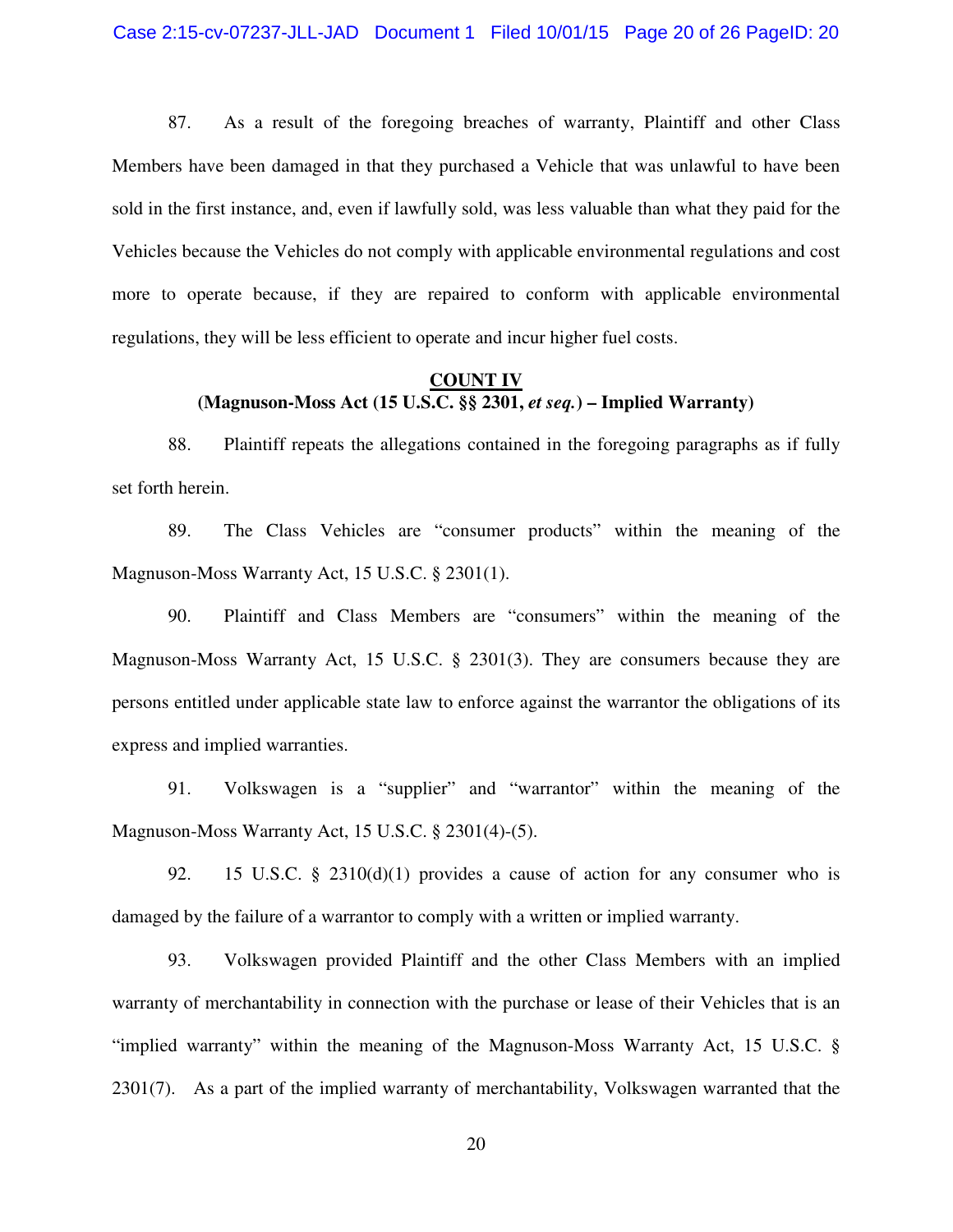#### Case 2:15-cv-07237-JLL-JAD Document 1 Filed 10/01/15 Page 21 of 26 PageID: 21

Class Vehicles would pass without objection in the trade as designed, manufactured, and marketed, and were adequately labeled.

94. Volkswagen breached these implied warranties, as described in more detail above, and are therefore liable to Plaintiff and the Class pursuant to 15 U.S.C. § 2310(d)(1).

95. Any efforts to limit the implied warranties in a manner that would exclude coverage of the Class Vehicles is unconscionable, and any such effort to disclaim, or otherwise limit, liability for the Class Vehicles is null and void.

96. Plaintiff and the other Class Members have had sufficient direct dealings with either Volkswagen or its agents (dealerships) to establish privity of contract.

97. Nonetheless, privity is not required here because Plaintiff and other Class Members are intended third-party beneficiaries of contracts between Volkswagen and its dealers, and specifically, of the implied warranties. The dealers were not intended to be the ultimate consumers of the Class Vehicles and have no rights under the warranty agreements provided with the Class Vehicles; the warranty agreements were designed for and intended to benefit consumers.

98. Pursuant to 15 U.S.C. § 2310(e), Plaintiff is entitled to bring this class action and are not required to give the Vehicle Manufacturer Defendants notice and an opportunity to cure until such time as the Court determines the representative capacity of Plaintiff pursuant to Rule 23 of the Federal Rules of Civil Procedure.

99. The amount in controversy of Plaintiff's individual claims meets or exceeds the sum of \$25.00. The amount in controversy of this action exceeds the sum of \$50,000.00, exclusive of interest and costs, computed on the basis of all claims to be determined in this lawsuit. Plaintiff, individually and on behalf of the other Class Members, seeks all damages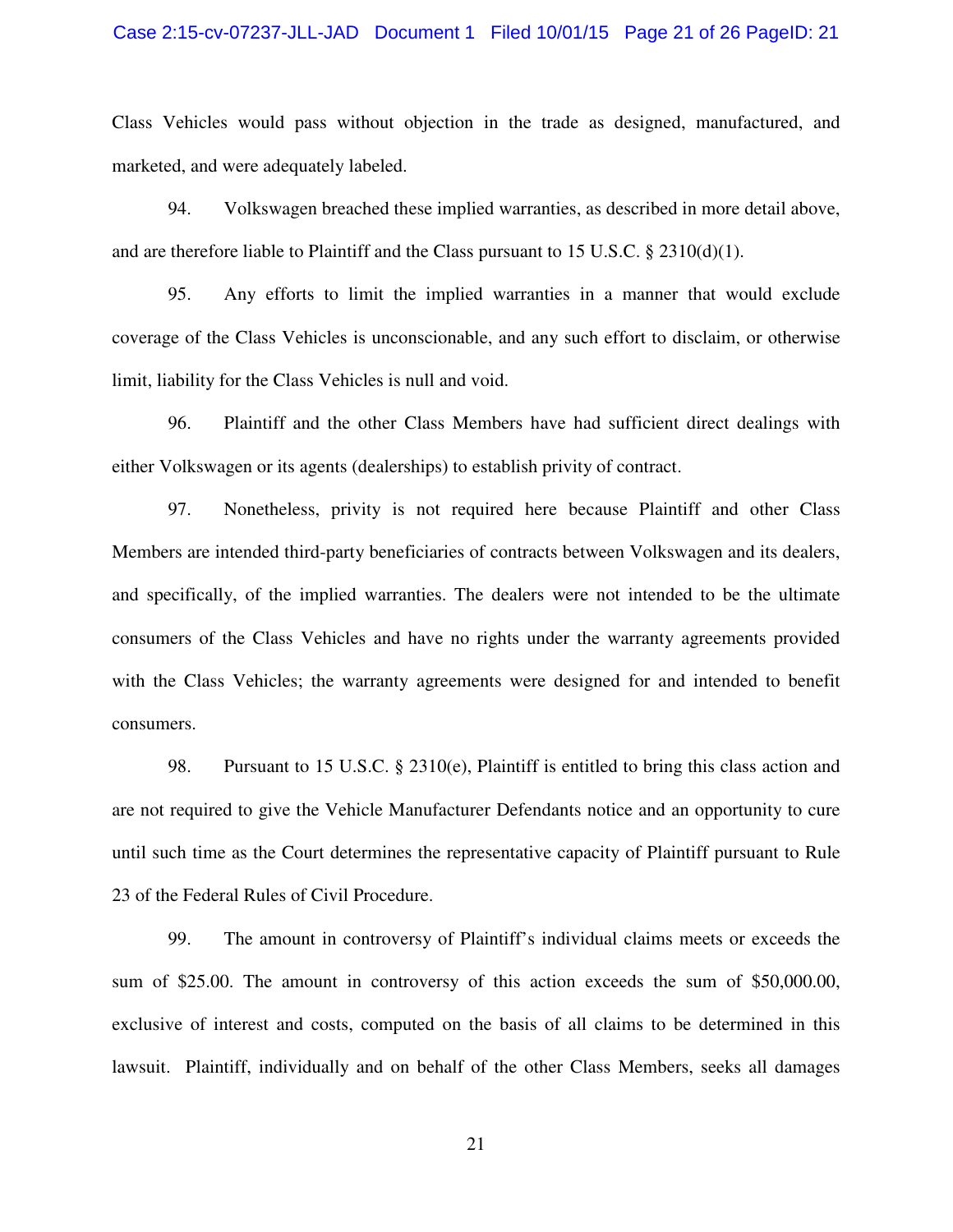permitted by law, including diminution in value of their Class Vehicles, in an amount to be proven at trial. In addition, pursuant to 15 U.S.C. § 2310(d)(2), Plaintiff and the other Class Members are entitled to recover a sum equal to the aggregate amount of costs and expenses (including attorneys' fees based on actual time expended) determined by the Court to have reasonably been incurred by Plaintiff and the other Class Members in connection with the commencement and prosecution of this action.

100. Further, Plaintiff and the Class are also entitled to equitable relief under 15 U.S.C.  $§$  2310(d)(1).

#### **COUNT V (Unjust Enrichment)**

101. Plaintiff repeats the foregoing allegations as if fully set forth herein.

102. Volkswagen has been unjustly enriched in that it intentionally sold vehicles with defeat devices which were intended to mask the fact that the Class Vehicles did not comply with applicable automobile exhaust regulations and, in fact, emitted between 10 and 40 times the pollutant allowed by those regulations.

103. When purchasing their vehicles, Plaintiff and other Class Members reasonably believed that the Class Vehicles complied with applicable environmental regulations and, if properly tested in accordance with EPA mileage standards, would achieve for comparison purposes the mileage stated on the window sticker of the vehicles.

104. Plaintiff and other Class Members got less than what they paid for in that the Class Vehicles did not comply with applicable environmental regulations, nor was the EPA mileage stated on the sticker usable for comparison purposes for other vehicles.

105. The foregoing did not occur by happenstance or conditions out of Volkswagen's control. In fact, the Vehicles were deliberately designed to comply with environmental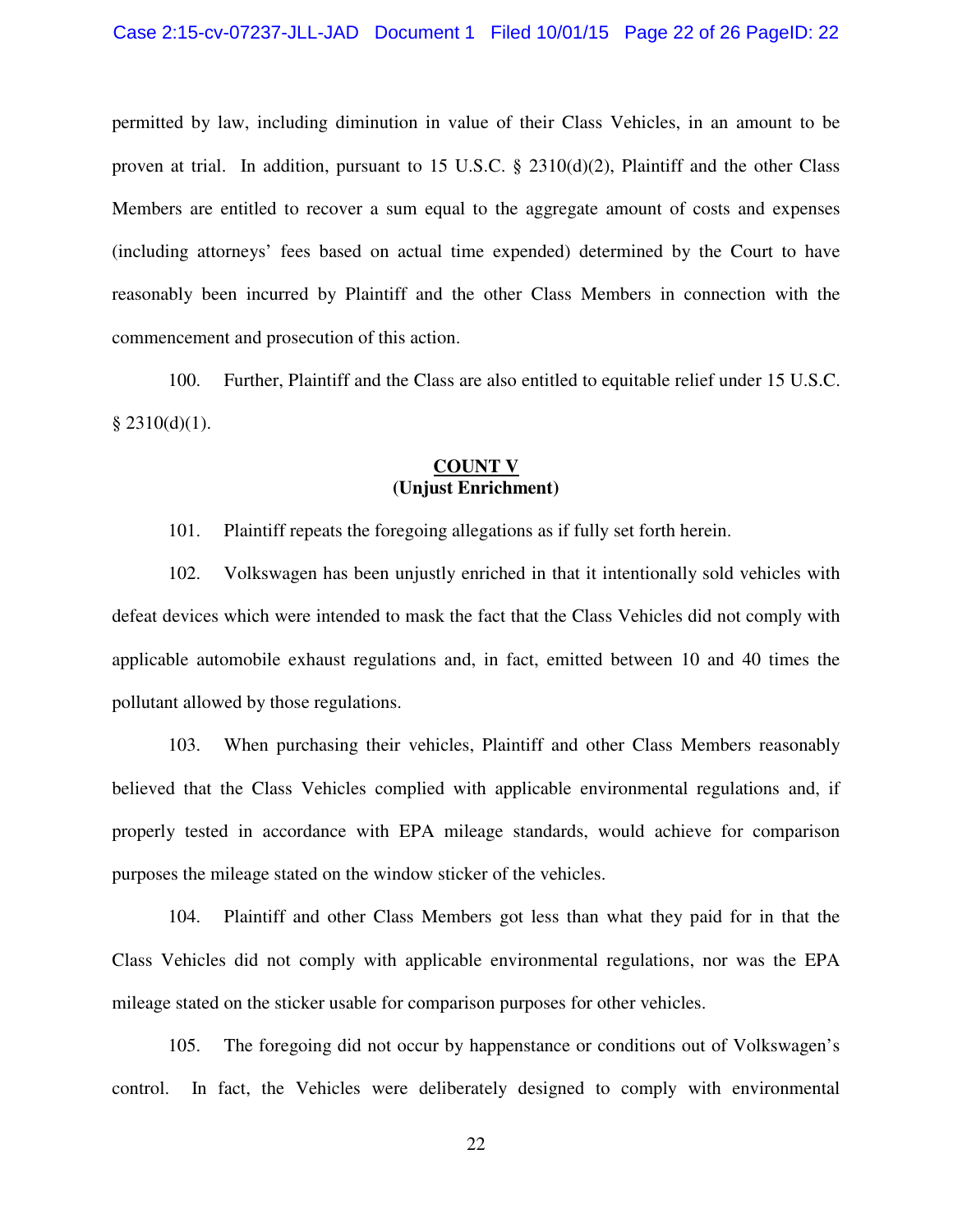regulations only when being tested and were known and intended by Volkswagen to not comply with applicable regulations under ordinary driving conditions.

## **COUNT VI Unfair and Deceptive Trade Practices (N.C. Gen. Stat. § 75-1.1** *et seq.***)**

106. Plaintiff on behalf of himself and all others similarly situated, adopts and incorporates by reference all foregoing allegations as though fully set forth herein.

107. Under N.C. Gen. Stat. § 75-1.1 *et seq.*, "unfair or deceptive acts or practices in or

affecting commerce, are declared unlawful."

108. By engaging the above described conduct, Volkswagen violated and continues to

violate North Carolina's Unfair and Deceptive Trade Practices Act by, *inter alia*:

- a. Designing and installing defeat devices on over 482,000 diesel Audi and Volkswagen vehicles;
- b. Making false and misleading oral and written statements that had, and have, the capacity, tendency or effect of deceiving or misleading consumers;
- c. Making representations that its vehicles have an approval, characteristic, ingredient, use or benefit which they do not have;
- d. Failing to state material facts about the defeat devices, the omission of which deceived or tended to deceive; and
- e. Engaging in deception, fraud, misrepresentation and knowing concealment, suppression and omission of material facts related to the defeat devices and the vehicles' "CleanDiesel" technology with the intent that consumers rely upon the same in connection with the advertising, and sale, and use of the vehicles.
- 109. All of the advertisements, marketing, statements, and representations made by

Volkswagen qualify as advertisements that are actionable under N.C. Gen. Stat. § 75-1.1 *et seq*.

110. Specifically, Volkswagen's business practices in advertising, marketing, and

selling Audi and Volkswagen diesel vehicles and CleanDiesel engines with defeat devices, in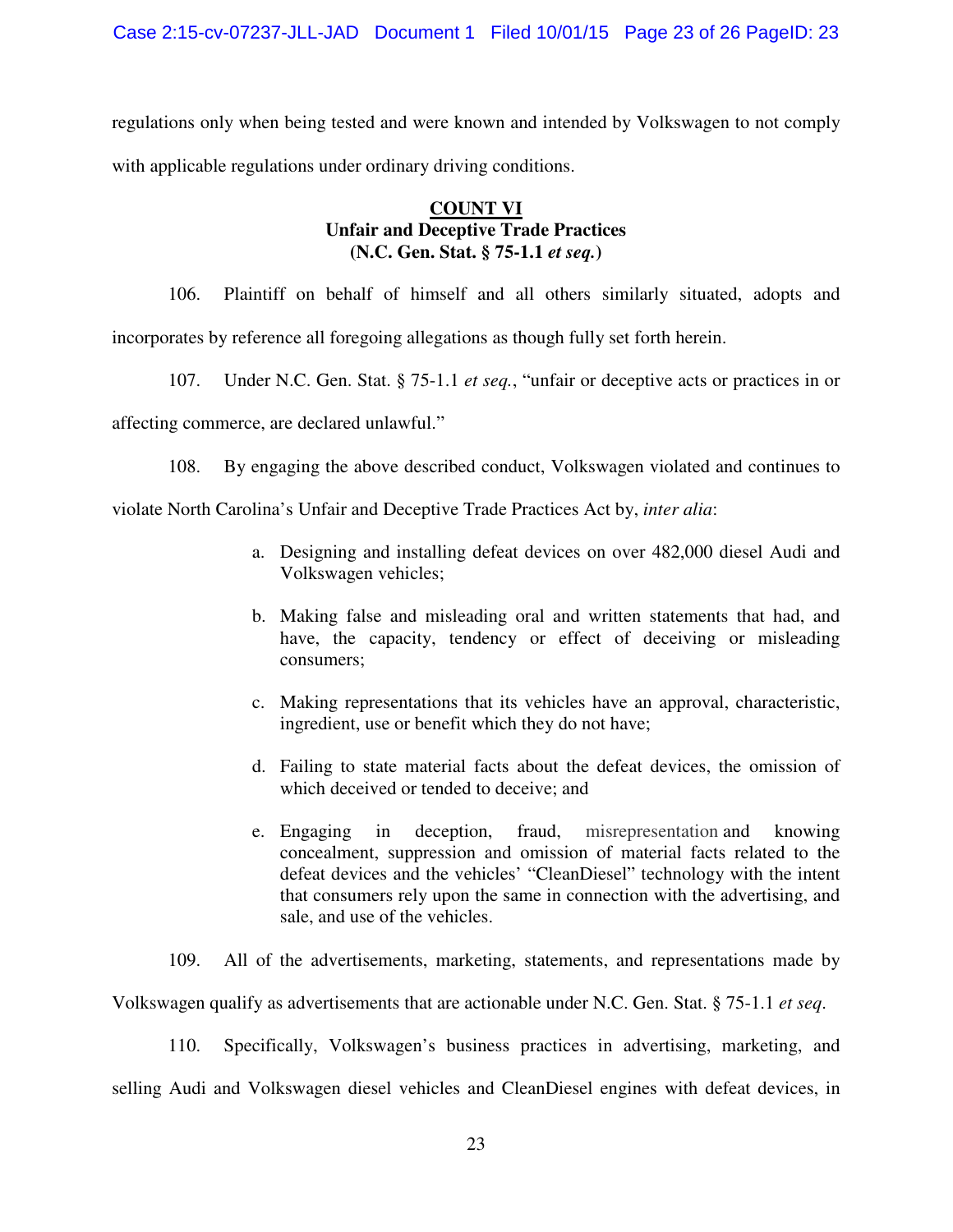misrepresenting material facts, including that the diesel Audi and Volkswagen vehicles comply with emission standards, achieve the promised fuel economy and performance, constitute multiple, separate violations of N.C. Gen. Stat. § 75-1.1 *et seq.*, including:

- a. Falsely representing that the Audi and Volkswagen diesel vehicles and CleanDiesel engines are environmentally friendly, "green," and high fuel efficiency and high performance with extremely low emissions;
- b. Falsely representing that the Audi and Volkswagen diesel vehicles and CleanDiesel engines are of a particular standard, quality, grade, style, or model, which they are not;
- c. Failing to state material facts related to the Audi and Volkswagen diesel vehicles and CleanDiesel engines and the installation and presence of defeat devices, which failure deceived or tended to deceive consumers, including Plaintiff and Class members;
- d. Advertising or offering the Audi and Volkswagen diesel vehicles and CleanDiesel engines for sale without the intent to sell it with the advertised capabilities, performance, specifications, qualities, and characteristics of high fuel efficiency and high performance with extremely low emissions; and
- e. Misrepresenting, and knowingly concealing, suppressing, or omitting multiple material facts, including that the Audi and Volkswagen diesel vehicles and CleanDiesel engines contain defeat devices, as well as the actual capabilities, performance, specifications, such as being environmentally friendly, "green," and high fuel efficiency and high performance with extremely low emissions, with the intent that consumers, including Plaintiff and Class members rely on the same in connection with the promotion and sale of the Audi and Volkswagen diesel vehicles and CleanDiesel engines.

111. Volkswagen engaged in the above conduct in the course of its business, as set forth herein. By way of statements and advertisements Volkswagen made to Plaintiff and Class members prior to and at the time of sale regarding the capabilities, performance, specifications, qualities, and characteristics the Audi and Volkswagen diesel vehicles and CleanDiesel engines, Volkswagen made false and misleading representations of material fact with the intent that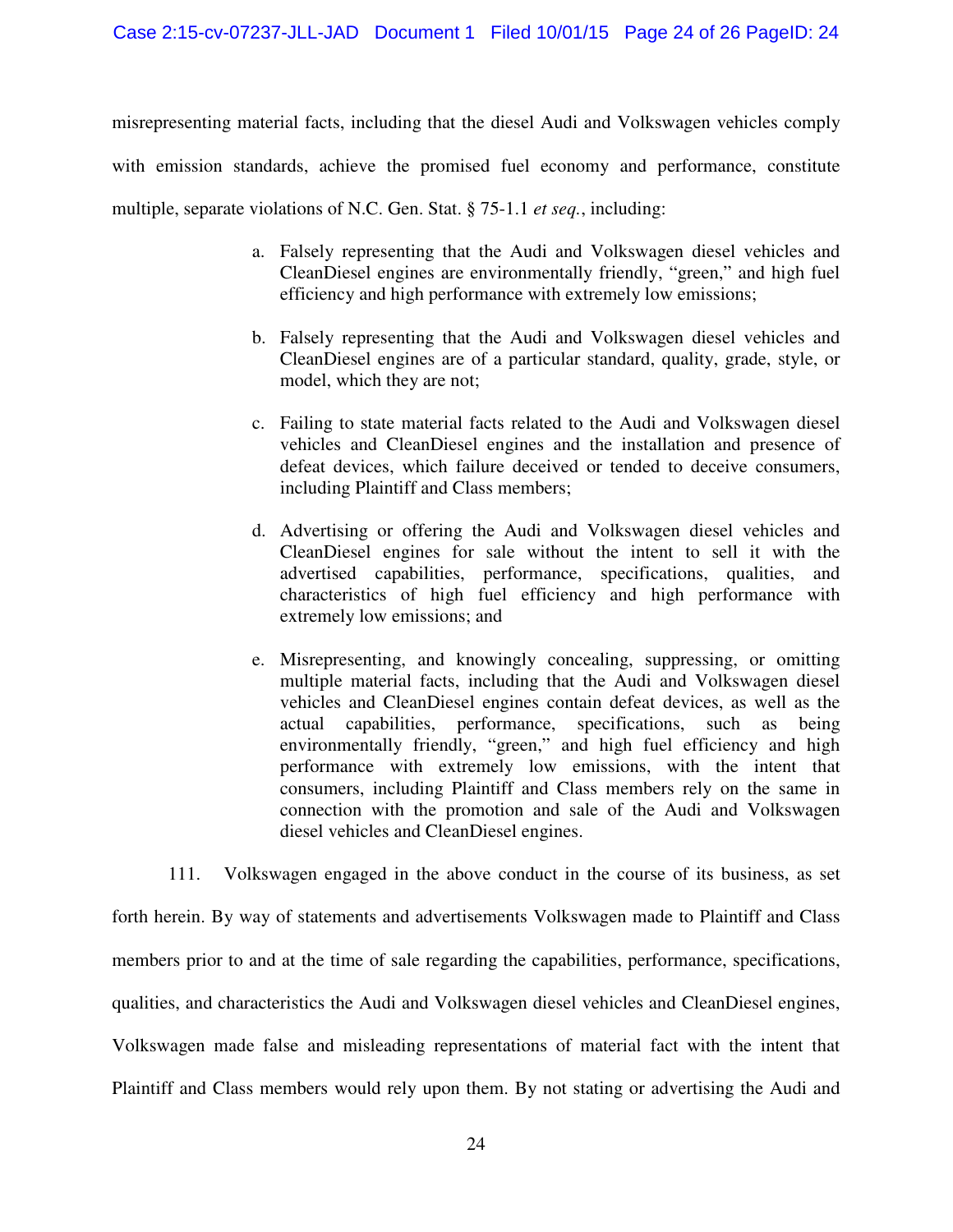#### Case 2:15-cv-07237-JLL-JAD Document 1 Filed 10/01/15 Page 25 of 26 PageID: 25

Volkswagen diesel vehicles and CleanDiesel engines' actual capabilities, performance, specifications, qualities, and characteristics, Volkswagen omitted material facts on which it knew Plaintiff and Class members would otherwise rely.

112. Plaintiff and Class members reasonably relied on these representations to their detriment.

113. It is an industry-wide practice for car manufacturing companies like Volkswagen to advertise on the Internet, television, and elsewhere. The information in these advertisements were provided by Volkswagen and included the Audi and Volkswagen diesel vehicles and CleanDiesel engines' specifications, capabilities, and characteristics. Plaintiff and Class members believed in good faith that Volkswagen's advertisements give true and accurate information.

114. Given the high cost of automobiles, including Audi and Volkswagen diesel vehicles, compared to other consumer purchases, consumers will almost invariably research a vehicle before they visit a dealership and before they make a purchasing decision.

115. Therefore, it was reasonable for Plaintiff and Class members to rely on the statements and representations made by Volkswagen, including, *inter alia*, those found on the Volkswagen's own website, on television, and elsewhere. In reasonable reliance upon these representations, Plaintiff and Class members purchased the Audi and Volkswagen diesel vehicles which did not conform to herein described representations.

116. As a result of Volkswagen's unlawful conduct, Plaintiff and Class members were injured and suffered damages and are entitled to monetary, injunctive, and other equitable relief as determined by the Court, pursuant to North Carolina law.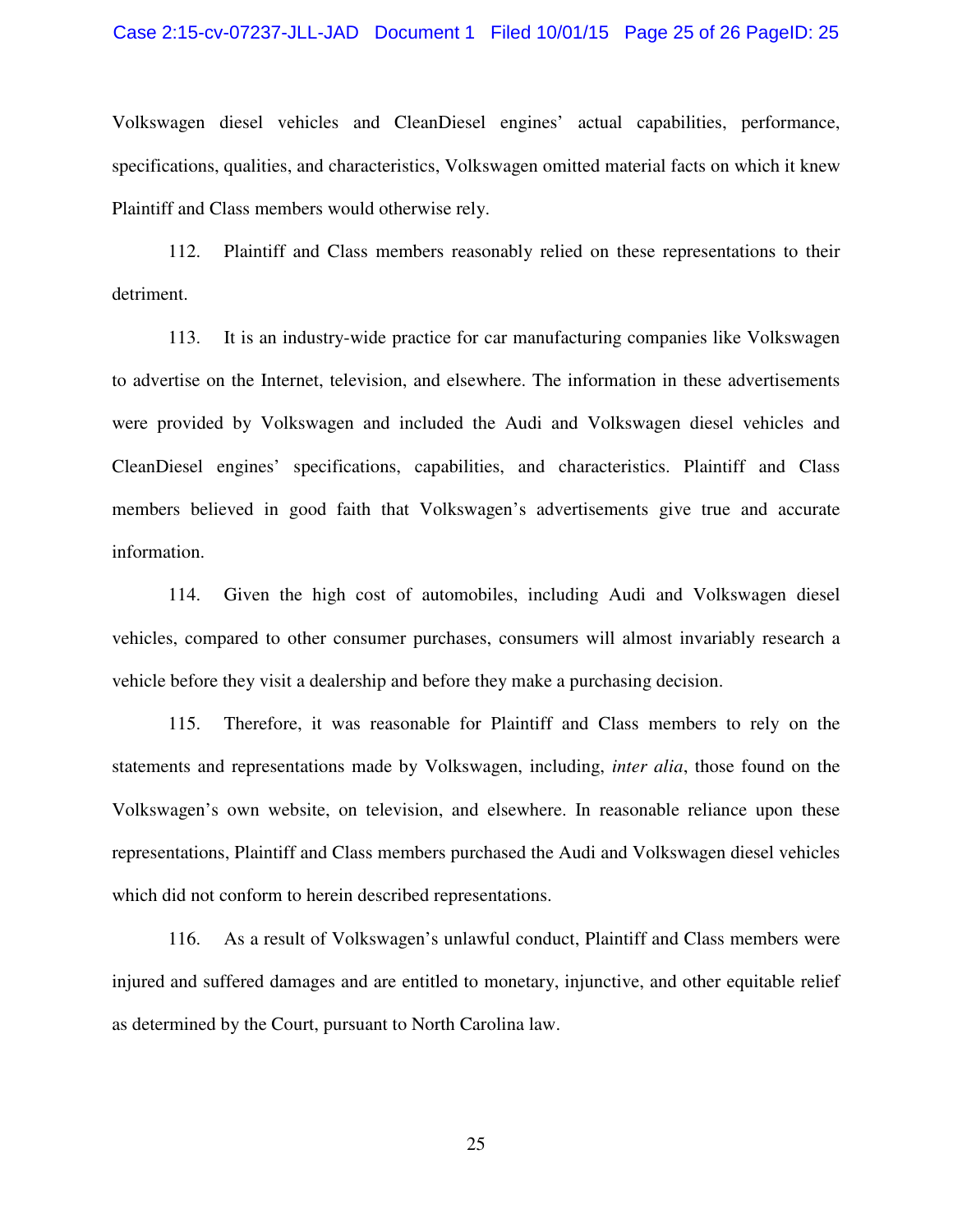Case 2:15-cv-07237-JLL-JAD Document 1 Filed 10/01/15 Page 26 of 26 PageID: 26

# **DEMAND FOR JURY TRIAL**

The undersigned hereby demands a trial by jury as to all issues so triable.

| Dated: October 1, 2015 | By: | /s/ James E. Cecchi                             |  |
|------------------------|-----|-------------------------------------------------|--|
|                        |     | James E. Cecchi                                 |  |
|                        |     | Lindsey H. Taylor                               |  |
|                        |     | CARELLA, BYRNE, CECCHI,                         |  |
|                        |     | OLSTEIN, BRODY & AGNELLO, P.C.                  |  |
|                        |     | 5 Becker Farm Road                              |  |
|                        |     | Roseland, New Jersey 07068                      |  |
|                        |     | $(973)$ 994-1700                                |  |
|                        |     | Gary E. Mason                                   |  |
|                        |     | Esfand Y. Nafisi                                |  |
|                        |     |                                                 |  |
|                        |     | Benjamin Branda<br>WHITFIELD BRYSON & MASON LLP |  |
|                        |     |                                                 |  |
|                        |     | 1625 Massachusetts Avenue, NW, Ste. 605         |  |
|                        |     | Washington, DC 20036                            |  |
|                        |     | $(202)$ 429-2290                                |  |
|                        |     | Gregory F. Coleman                              |  |
|                        |     | Mark E. Silvey                                  |  |
|                        |     | <b>GREG COLEMAN LAW PC</b>                      |  |
|                        |     | <b>First Tennessee Plaza</b>                    |  |
|                        |     | 800 S. Gay Street, Suite 1100                   |  |
|                        |     | Knoxville, TN 37929                             |  |
|                        |     | $(865)$ 247-0090                                |  |
|                        |     | Edward A. Wallace                               |  |
|                        |     | Amy E. Keller                                   |  |
|                        |     | <b>WEXLER WALLACE LLP</b>                       |  |
|                        |     | 55 West Monroe Street, Suite 3300               |  |
|                        |     | Chicago, IL 60603                               |  |
|                        |     | $(312)$ 346-2222                                |  |
|                        |     |                                                 |  |
|                        |     | <b>Attorneys for Plaintiff</b>                  |  |
|                        |     |                                                 |  |
|                        |     |                                                 |  |
|                        |     |                                                 |  |